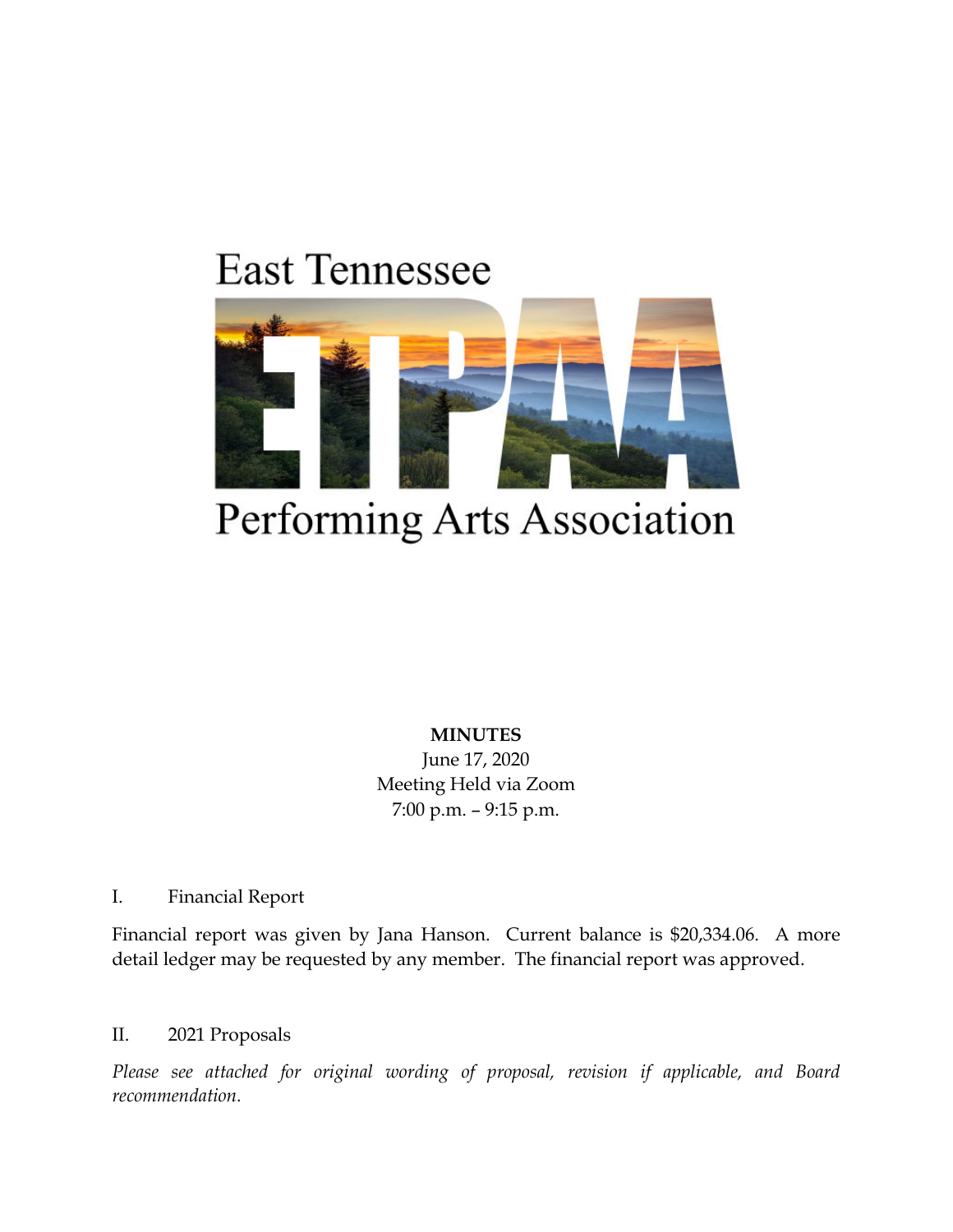#### **Proposal 1 Board Recommendation Passed**

Discussion was had related to the semantics involved. Class representatives must certainly be affiliated with a group within that specific class, but there may be other persons knowledgable of indoor activities that are not currently affiliated with a group and could make a lasting contribution. Motion was made to accept the proposal as amended; motion passed.

### **Proposal 2**

Further clarifications were discussed regarding "affiliation" or "consulting". It was agreed that more specific language for "affiliation" or "consultion" should be added. Motion was made to accept the proposal, with the possibility of amending definitions of "affiliation" or "consulting"; motion passed.

| Proposal 3  | <b>Board Recommendation Passed</b> |
|-------------|------------------------------------|
| Proposal 4  | <b>Board Recommendation Passed</b> |
| Proposal 5  | <b>Board Recommendation Passed</b> |
| Proposal 9  | <b>Board Recommendation Passed</b> |
| Proposal 12 | <b>Board Recommendation Passed</b> |
| Proposal 13 | <b>Board Recommendation Passed</b> |
| Proposal 14 |                                    |

Further discussion was regarding the monetary aspect of the proposal. There is currently nothing set for the compensation of the position this proposal would create. As Proposal 3 passed, which dealt with yearly review of paid/appointed positions with the Board of Directors, the financial impact will need to be discussed by the Board. This proposal is strictly to create a Percussion/Winds Judge Coordinator position within ETPAA. Motion was made to accept the proposal as written; motion passed.

### **Proposal 15 Board Recommendation Passed**

### **Proposal 16**

A question regarding COVID-19 or other similar issue was mentioned (if such an event happens with the upcoming season). Everyone agrees the 2020 season was one that could not have been anticipated, and planning for pandemic concerns could be made as the competitive season gets closer. Motion was made to accept the proposal as written; motion passed.

**Proposal 17 Board Recommendation Passed**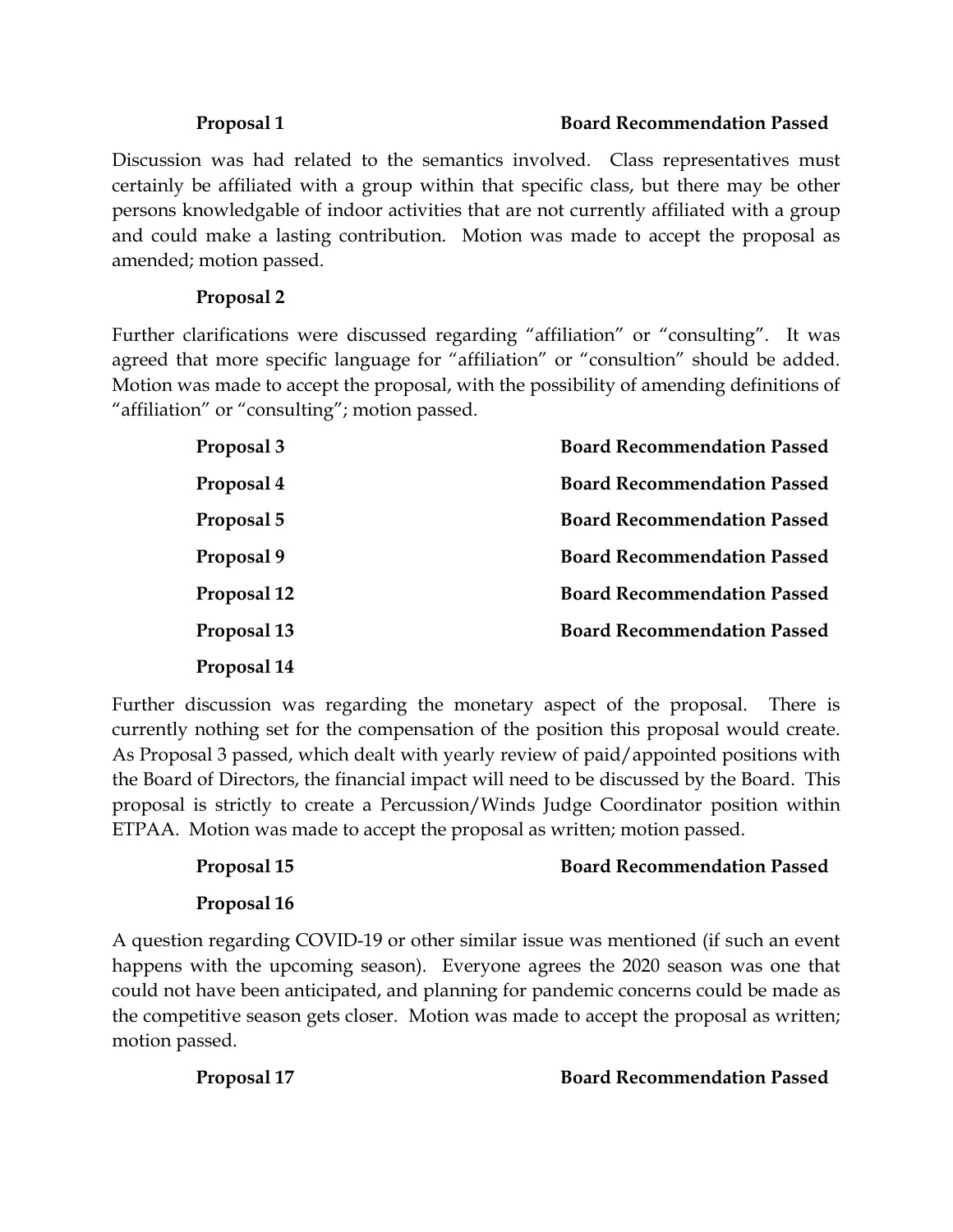#### **Proposal 18**

Discussion was held regarding weather affecting a show (ETPAA show or WGI show) and a member adding to a later show date. The current policy regarding forfeit of performance bond was discussed. Adding to a show once the closing deadline has passed will be at the Board's discretion. Motion was made to accept the proposal as written; motion passed.

| Proposal 19 | <b>Proposal Tabled</b>             |
|-------------|------------------------------------|
| Proposal 20 | <b>Proposal Tabled</b>             |
| Proposal 21 | <b>Board Recommendation Passed</b> |
| Proposal 22 | <b>Board Recommendation Passed</b> |

A suggestion was made to have all judges contracted added to website in October or November.

| Proposal 23 | <b>Board Recommendation Passed</b> |
|-------------|------------------------------------|
|-------------|------------------------------------|

A suggestion was made to utilize CompetitionSuite regarding critique times.

#### **Proposal 24**

The current policy regarding forfeit of performance bond was discussed. Motion was made to accept the proposal as written; motion passed.

| Proposal 25 | <b>Board Recommendation Passed</b> |
|-------------|------------------------------------|
| Proposal 26 | <b>Proposal Tabled</b>             |
| Proposal 27 | <b>Board Recommendation Passed</b> |
| Proposal 28 |                                    |

Discussion was held regarding former attempts to find a large, affordable venue. Financial commitments for the circuit were also discussed, as well as time commitment from the membership in order have a successful Championships at a non-member site.

If anyone would like to be involved in volunteering for this committed to investigate a site for 2022 ETPAA Championships, please contact Alex Rector.

| Proposal 29 | <b>Board Recommendation Passed</b> |
|-------------|------------------------------------|
| Proposal 30 |                                    |

Discussion was held regarding several issues related to this proposal.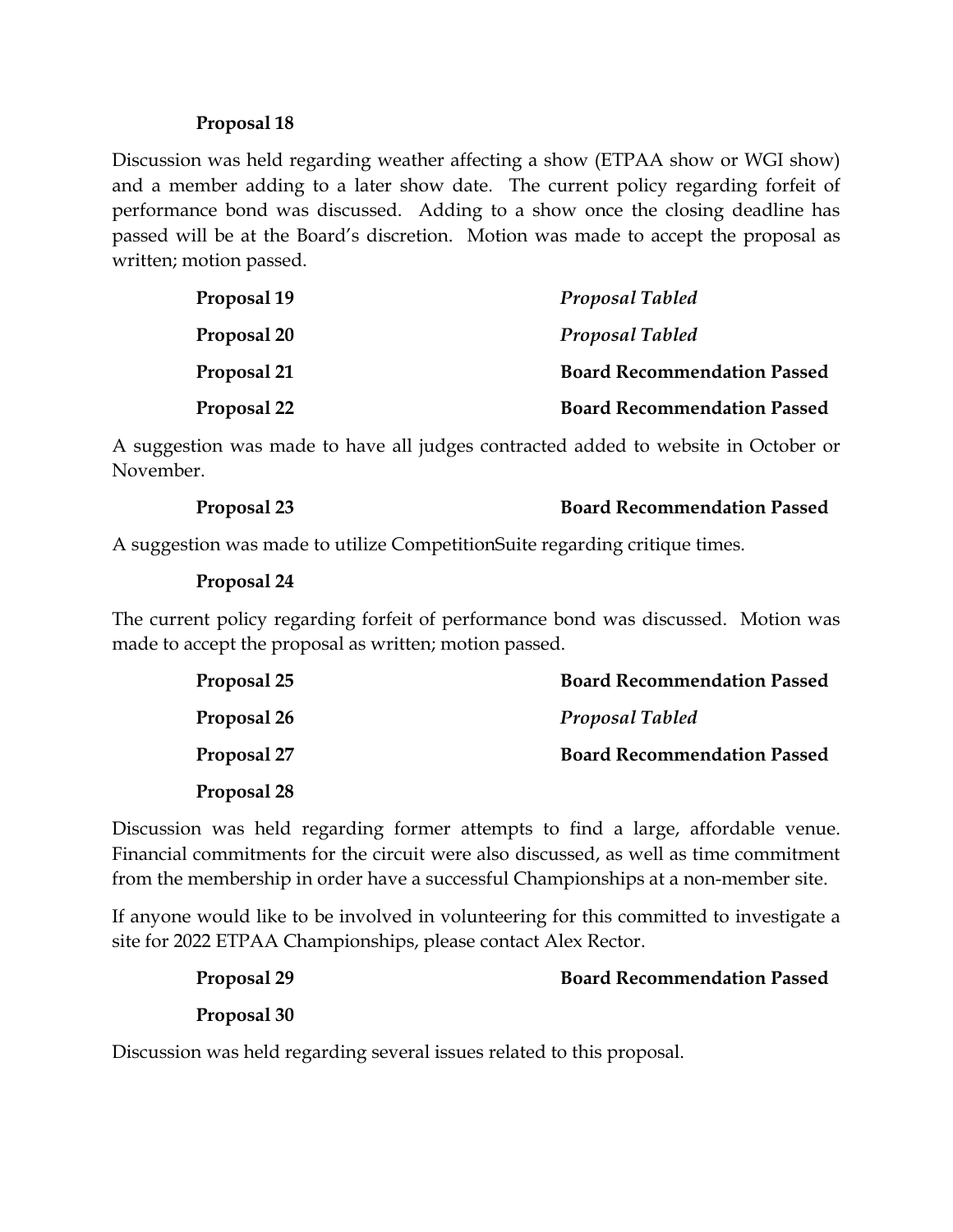ETPAA would retain the \$25 it currently pays to show hosts per registered units; show hosts would pay \$75 per unit to ETPAA. In this proposal, show hosts would essentially be responsible for a judges' "base pay" (which is outlined in Proposal 29), and ETPAA would be responsible for travel and hotel. ETPAA would make payments to judges.

The bidding process was not factored into the cost examples shared.

A question was asked of this suggested method: which entity is better or more important – show hosts or judges?

Motion was made to amend the proposal to state ETPAA will regain the \$25 originally paid to show host; motion seconded. Motion passed.

#### **Proposal 32 Board Recommendation Passed**

Further research will need to be done on the most cost-effective way to accomplish this task.

Motion was made to amend the proposal to "bienniel" rather than "bi-annual"; motion seconded. Motion passed.

#### **Proposal 33 Board Recommendation Passed**

Does the coordinator need to be onsite? The Board of Directors, as they review paid/appointed positions (per Proposal 3), that determination will be made.

| Proposal 34 | <b>Board Recommendation Passed</b> |
|-------------|------------------------------------|
| Proposal 35 | <b>Proposal Tabled</b>             |
| Proposal 36 | <b>Board Recommendation Passed</b> |
| Proposal 37 | <b>Proposal Tabled</b>             |
| Proposal 38 | <b>Board Recommendation Passed</b> |
| Proposal 39 | Proposal Tabled                    |
| Proposal 41 | <b>Board Recommendation Passed</b> |

#### III. 2020 Standing Items

These are issues voted on by the Board of Directors in the 2019-2020 season:

1. Proposal to create an IAA class for the circuit in February, the proposal was passed by the board.

*Voted upon by membership; passes*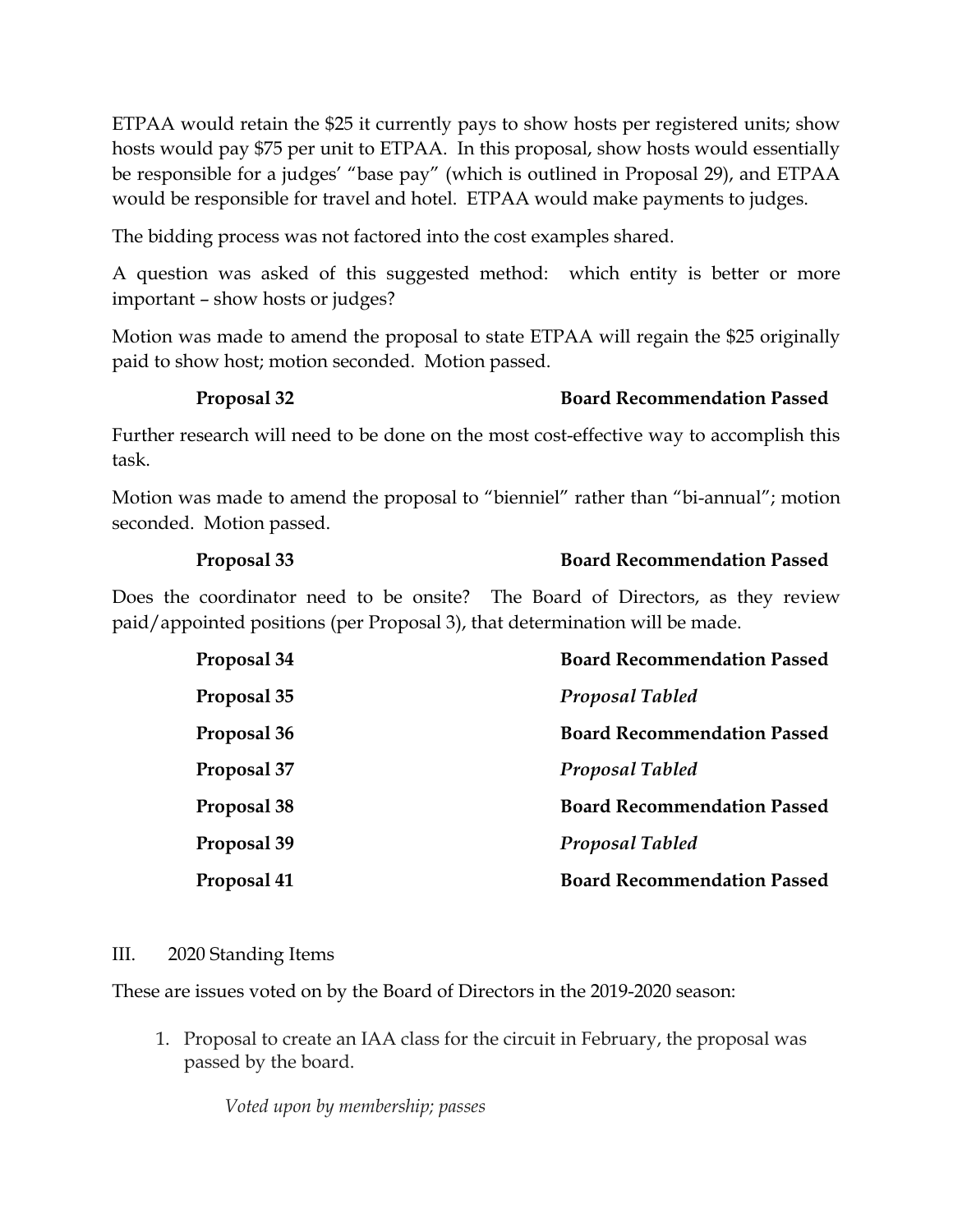2. Championship seeding - method proposed and accepted as written. Discussion during season of potential of using WGI scores as well. Revise method for seeding at the spring meeting.

> *Motion was made to add WGI scores into Championship seeding or use a point system; motion seconded.*

*Further discussion was had regarding the use of WGI scores or other circuit scores. Motion was made to use WGI scores; motion seconded.* 

*Seeding policy will be amended.* 

3. Board discussed and voted on how to handle the cancellation of Championships due to COVID-19

*Voted upon by membership; passes*

4. Board discussed and voted on refunding whatever bid amount Karns made for the 2020 Championships.

*Voted upon by membership; passes*

5. Board discussed and voted to refund up to \$1,000 of expenses incurred in preparation for the Championship show. These expenses would need to be documented.

*Voted upon by membership; passes*

6. Board discussed and voted Karns would host the 2021 Championship Show and post the minimum bid of \$2,500.

*Voted upon by membership; passes*

7. Board discussed and voted Members had the option to leave their Championship entry on account or have the entry fee refunded.

*Voted upon by membership; passes*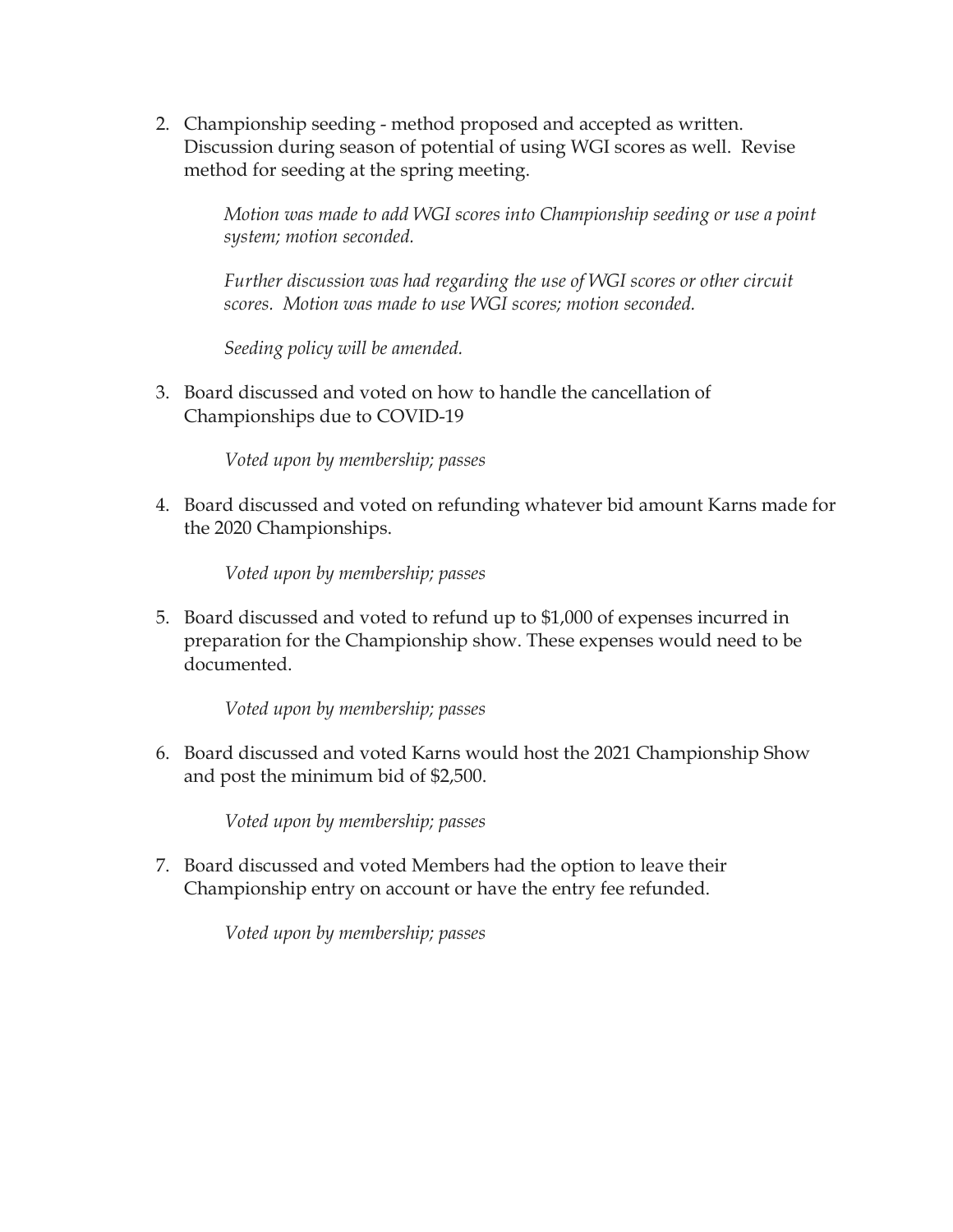#### IV. 2021 Contest Schedule

Possible 2021 contest dates are:

#### January 16, 2021 – Winterguard clinic

January 23, 2021 – Qualifier

January 30, 2021

February 13, 2020

#### February 20, 2021 (Winterguard only contest)

March 6, 2021

March 13, 2021

March 27, 2021 – ETPAA Championships

A motion was made to approve the proposed dates as ETPAA's established 2021 season; motion seconded. Motion passed.

If a school is interested in hosting a contest, please check school athletic calendars as soon as possible. Show Host forms will be available on the ETPAA website.

V. Ric Best Scholarship Recipients

Leza Carver announced the three recipients of the Ric Best Scholarship. Each recipient will be awarded \$500.00. Recipients have been notified and accepted.

### VI. SRAA & SRA Class Representative

Abigail Lyon, current SRAA & SRA class representative, has accepted new employment and needs to resign from her current position in the Board of Directors. The Board will accept nominations for a new SRAA & SRA class representative from June 18 until June 22 with voting to begin on June 23.

The fall meeting will be held on Sunday, September 13 at 2:00 p.m., location to be determined. With no further new or old business, motion was made to adjour the meeting; motion seconded.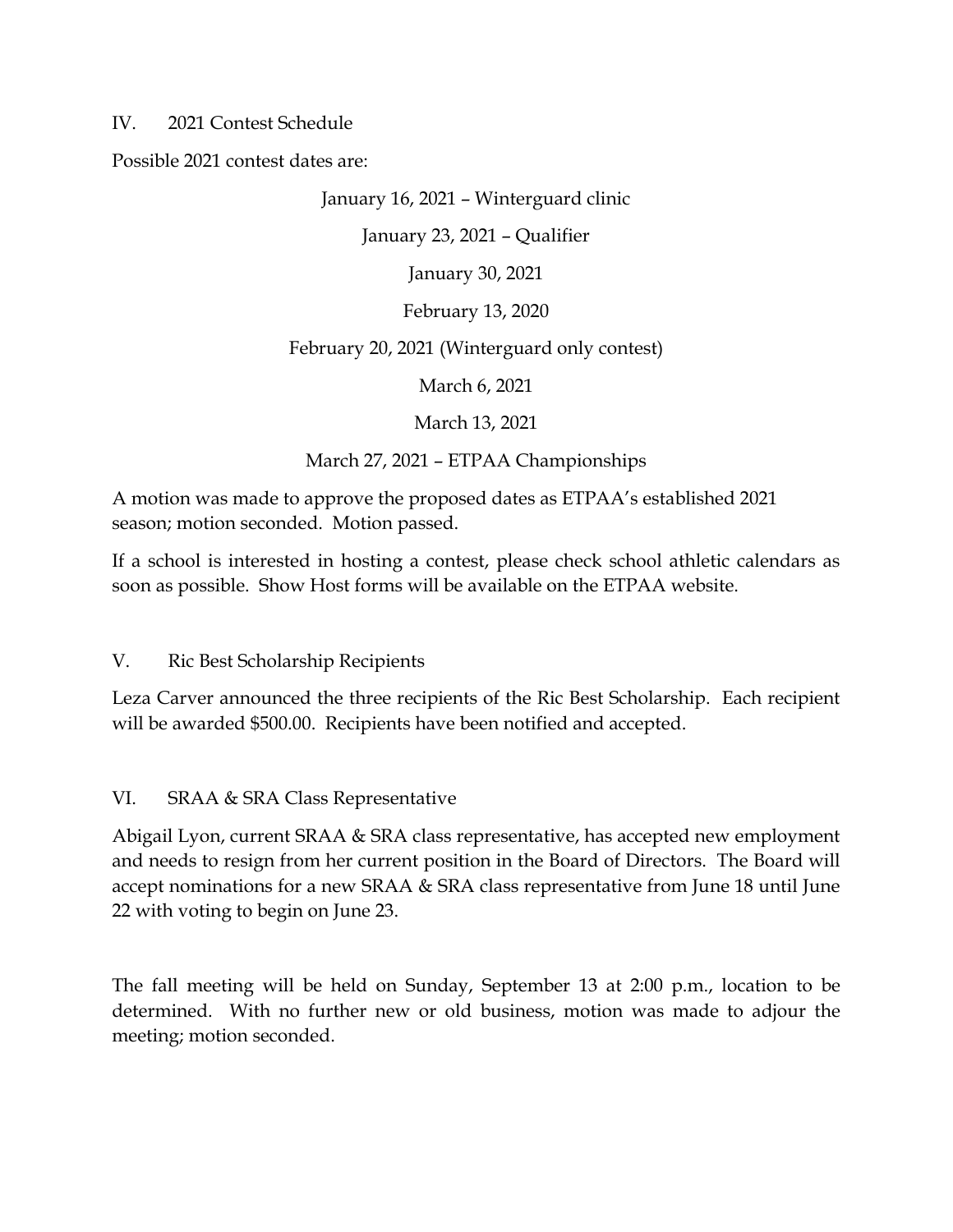# **East Tennessee**



# Performing Arts Association

# **2021 PROPOSALS**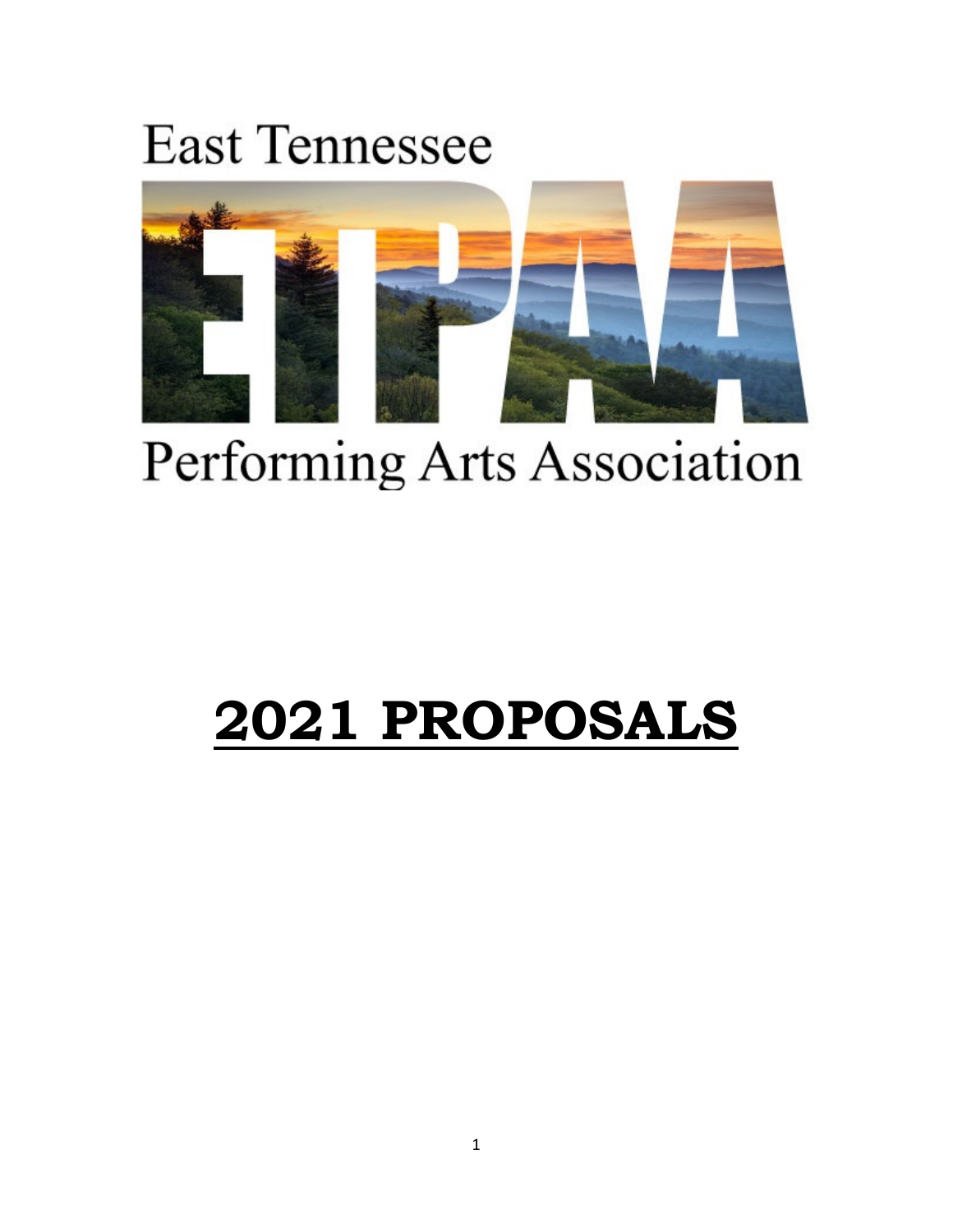#### **BYLAWS**

#### Amendment of current Bylaws and/or policy

#### **Proposal 1**

*From:* Jason Franklin, Seymour High School and Bearden High School *Financial Impact:* None

*Proposal:* **Any additional board position that is listed as, "hired by the board of directors", must be made available as a position that is applied or nominated for and then voted on by the board of directors before officially hired.**

*Rationale:* If the board of directors is going to stand behind the decisions set forth in the handbook that says that the position is hired by the board of directors, then a vote must take place by the board to hire the person that applies or that is nominated for the position. We also need to get away from just assuming the same people will be placed in the same position each year. We need to take nominations or applications for the positions and then as a board go through them and make a decision.

**Board Recommendation:** Pass Proposal 1 as originally written.

#### **Proposal 2**

*From:* Alicia Sharp, Carter High School *Financial Impact:* None

*Proposal:* **Amend Judge Coordinator description in bylaws and handbook to include that they should not be affiliated or consulting with any competing groups.**

**\_\_\_\_\_\_\_\_\_\_\_\_\_\_\_\_\_\_\_\_\_\_\_\_\_\_\_\_\_\_\_\_\_\_\_\_\_\_\_\_\_\_\_\_\_\_\_\_\_\_\_\_\_\_\_\_\_\_\_\_\_\_**

*Rationale:* The position has been ambiguous in recent years. Because this position "serves as a liaison between judges and ETPAA," they should be nonaffiliated with any competing members of the circuit in order to maintain transparency and professionalism.

**Board Recommendation:** Pass Proposal 2 as originally written.

**\_\_\_\_\_\_\_\_\_\_\_\_\_\_\_\_\_\_\_\_\_\_\_\_\_\_\_\_\_\_\_\_\_\_\_\_\_\_\_\_\_\_\_\_\_\_\_\_\_\_\_\_\_\_\_\_\_\_\_\_\_\_\_**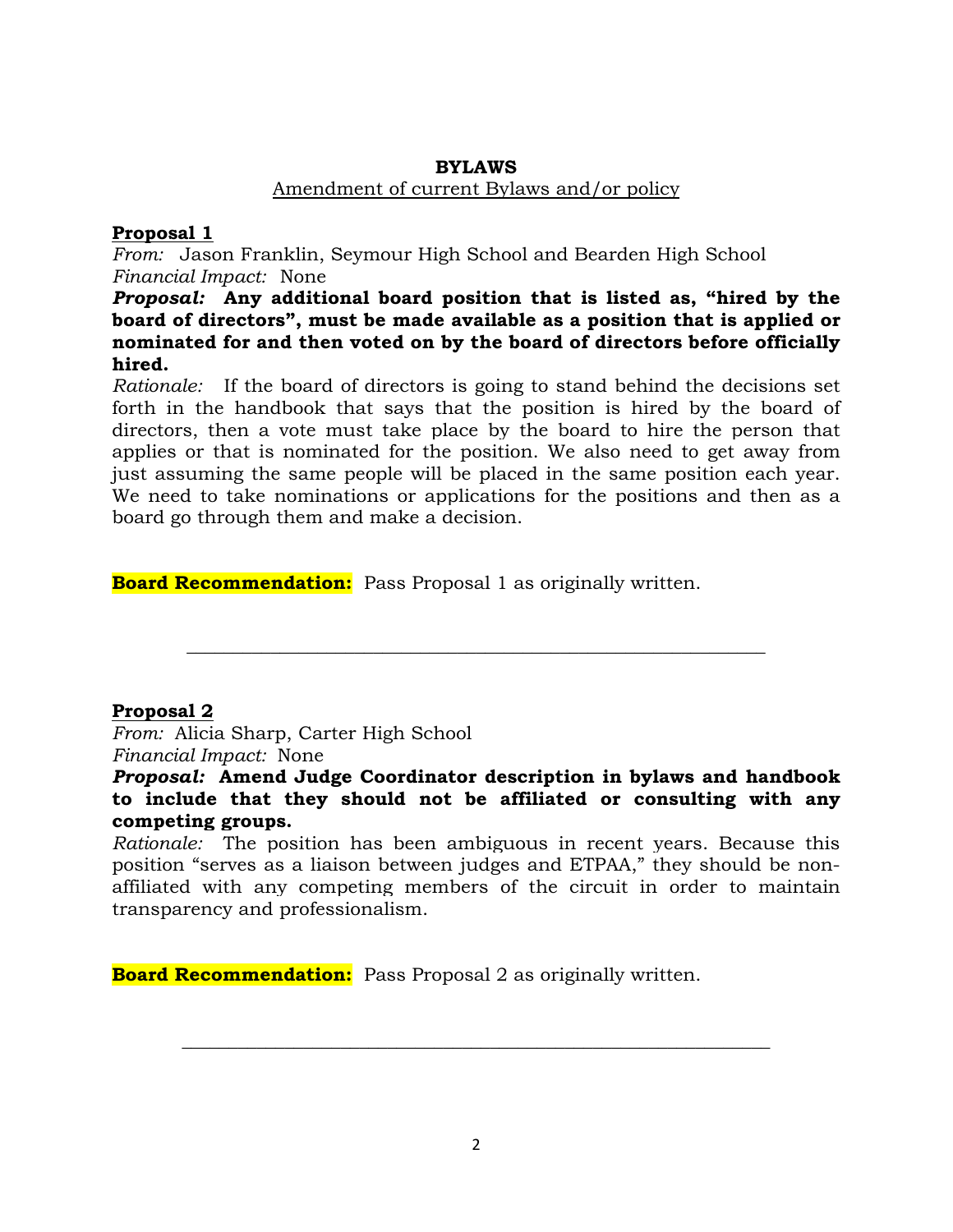#### **Proposal 3**

*From:* Leza Carver, HIPE Blue *Financial Impact:* Minimal to Moderate

*Proposal:* **The board will review the work of appointed/paid positions at their spring meeting each year. This review will be of the current job being done for the circuit, suggestions of ways to improve the job, updates to contract for the position. The BOD will then decide to renew the current person appointed to a position or seek a new appointment.**

*Rationale:* We do not currently have a policy in place to discuss the review of paid positions within the circuit. Related ETPAA documentation: ETPAA Handbook, pg. 9 - 11 Board Of Directors: Addition Leaders

**\_\_\_\_\_\_\_\_\_\_\_\_\_\_\_\_\_\_\_\_\_\_\_\_\_\_\_\_\_\_\_\_\_\_\_\_\_\_\_\_\_\_\_\_\_\_\_\_\_\_\_\_\_\_\_\_\_\_\_\_\_\_\_**

**Board Recommendation:** Pass Proposal 3 as originally written.

#### **Proposal 4**

*From:* Leza Carver, HIPE Blue *Financial Impact:* None

*Proposal:* **A vacancy in any elected Director position because of death, resignation, removal, disqualification, or otherwise shall require the Executive Board of Directors to appoint an interim member to the vacated office so that the office vacated can continue to function. The interim member shall serve only until the next meeting of the general membership where an election to fill the office can be held.**

*Rationale:* We do not currently have a policy in place if a vacancy was to occur. Related ETPAA documentation: ETPAA Handbook, pg. 8 Board Of Directors

**Board Recommendation:** Pass Proposal 4 as originally written.

#### **Proposal 5**

*From:* Leza Carver, HIPE Blue *Financial Impact:* None

*Proposal:* **Update and detail the description and duties of coordinators for ETPAA.** 

**\_\_\_\_\_\_\_\_\_\_\_\_\_\_\_\_\_\_\_\_\_\_\_\_\_\_\_\_\_\_\_\_\_\_\_\_\_\_\_\_\_\_\_\_\_\_\_\_\_\_\_\_\_\_\_\_\_\_\_\_\_\_\_**

The current description of Color Guard, Percussion, and Wind Coordinator:

● acts as a resource for member questions on philosophy, education, and classification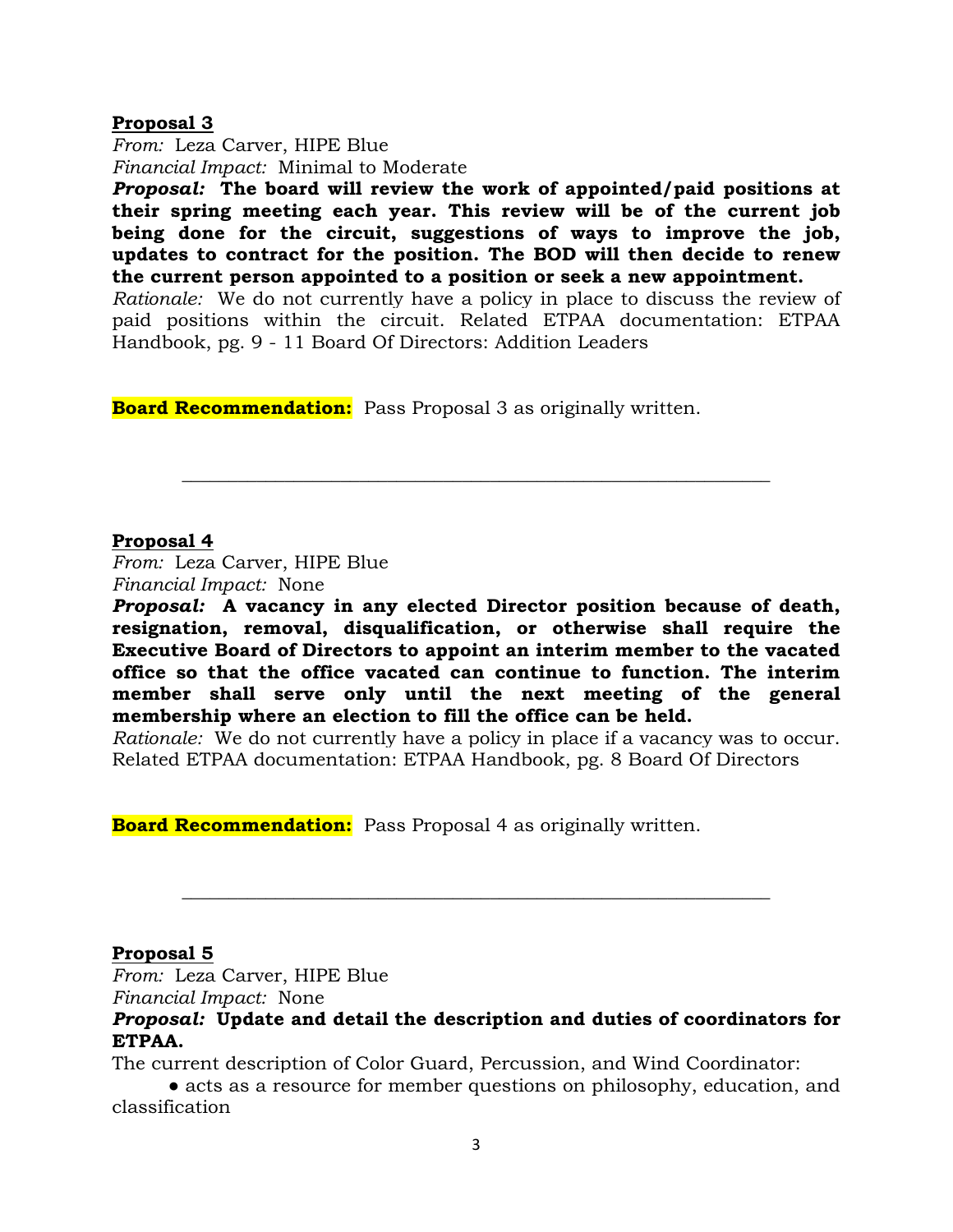● assists in assessing the need for education sessions for circuit members and planning same

● updates the color guard, percussion, and winds portion of this Handbook as necessary

● review and inform the membership of any WGI policy changes that pertain to guard units on an annual basis

Would like to add the following:

Other duties include but are not limited to:

● Maintain full knowledge of ETPAA and WGI rules related to color guard, percussion, and winds including informing units of any rule changes or updates.

● Assist the Social Media Coordinator/Webmaster in keeping the webpage updated with color guard, percussion, and wind information

● Communicate any classification changes to the Unit Director.

• Attend and participate in all BOD meetings

● Work with the respective judging coordinator and the president to establish educational seminars and clinics providing important information gained through the first line connection with the wants and needs of the Unit Directors. Utilizing the class representatives to develop the education needed for each class.

• This position reports to the president.

*Rationale:* Further detail the position duties Related ETPAA documentation: ETPAA Handbook, pg. 7-8 Board Of Directors

**\_\_\_\_\_\_\_\_\_\_\_\_\_\_\_\_\_\_\_\_\_\_\_\_\_\_\_\_\_\_\_\_\_\_\_\_\_\_\_\_\_\_\_\_\_\_\_\_\_\_\_\_\_\_\_\_\_\_\_\_\_\_\_**

**\_\_\_\_\_\_\_\_\_\_\_\_\_\_\_\_\_\_\_\_\_\_\_\_\_\_\_\_\_\_\_\_\_\_\_\_\_\_\_\_\_\_\_\_\_\_\_\_\_\_\_\_\_\_\_\_\_\_\_\_\_\_\_**

**\_\_\_\_\_\_\_\_\_\_\_\_\_\_\_\_\_\_\_\_\_\_\_\_\_\_\_\_\_\_\_\_\_\_\_\_\_\_\_\_\_\_\_\_\_\_\_\_\_\_\_\_\_\_\_\_\_\_\_\_\_\_\_**

**Board Recommendation:** Pass Proposal 5 as originally written.

*Proposal 6 was withdrawn.* 

*Proposal 7 was withdrawn.* 

*Proposal 8 was withdrawn.*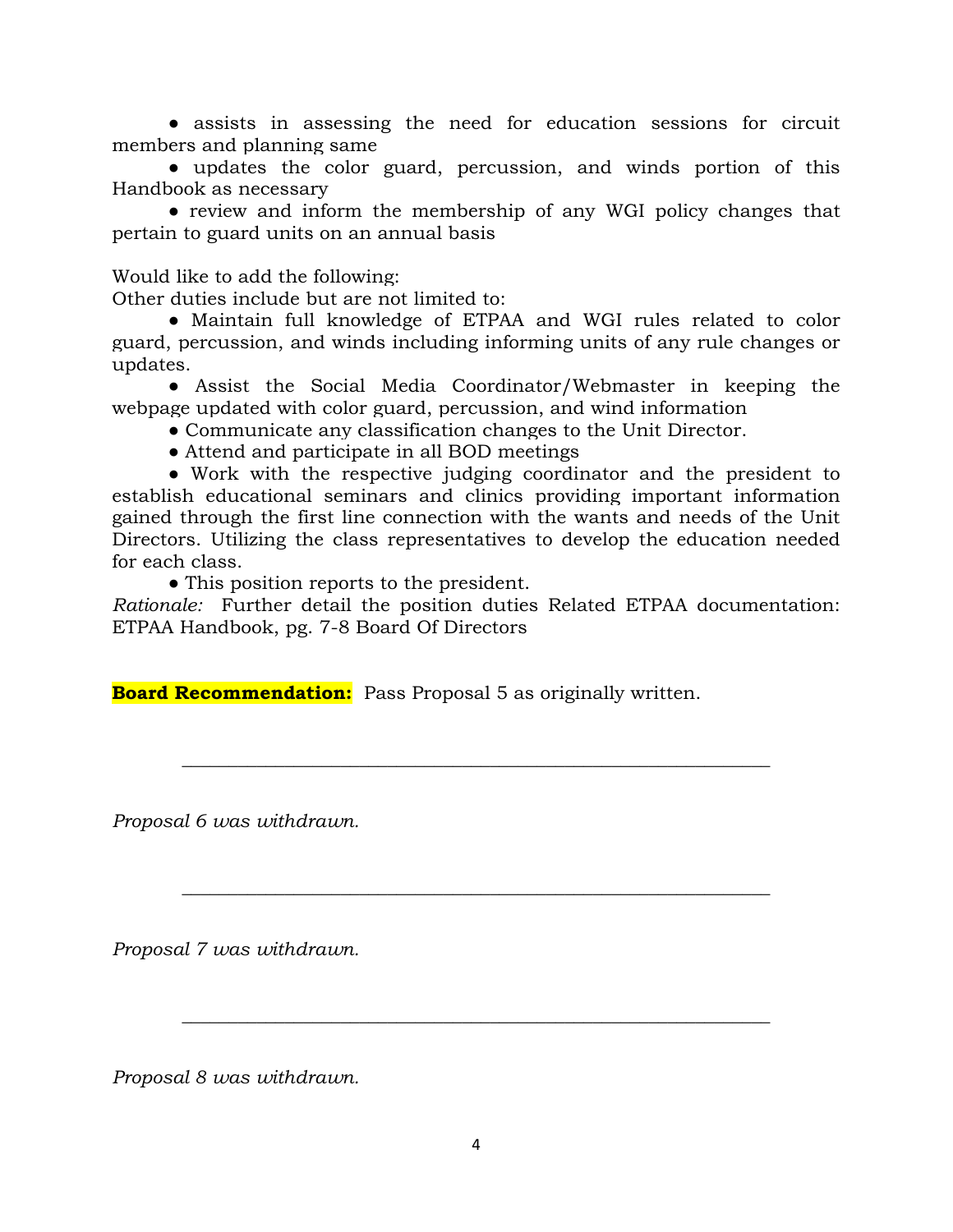#### **Proposal 9**

*From:* Abby Lyon, Jefferson County High School *Financial Impact:* None

*Proposal:* **For the second weekend only of the contest season, percussion ensembles must have a minimum performance time of three minutes (3:00). As long as this minimum is obtained, no penalties will be assessed for being under respective class performance time.**

**\_\_\_\_\_\_\_\_\_\_\_\_\_\_\_\_\_\_\_\_\_\_\_\_\_\_\_\_\_\_\_\_\_\_\_\_\_\_\_\_\_\_\_\_\_\_\_\_\_\_\_\_\_\_\_\_\_\_\_\_\_\_\_**

*Rationale:* As the bylaws currently read the percussion ensembles are given a one minute and thirty second minimum time limit at the first competition. The time requirement then jumps to the regular set minimum time limit for each class. The difference is very large from week one to week two. For example, my ensemble at qualifier has a minimum of 1:30 and jumps to 4 minutes at week two jumping two minutes and thirty seconds in one week. That is extremely difficult for any group to accomplish let alone young groups. By increasing the time at a more reasonable rate I believe the number of percussion ensembles attending the second competition will increase due to some groups readiness, and will allow for a over better competition for each group participating.

**Board Recommendation:** Pass Proposal 9 as originally written.

#### **Proposal 10**

*From:* Dustin Del Moro, Halls Indoor Percussion Ensemble *Financial Impact:* Minimal to Moderate

### *Proposal:* **Amend the Judging Fees part of the handbook to read as follows**

**\_\_\_\_\_\_\_\_\_\_\_\_\_\_\_\_\_\_\_\_\_\_\_\_\_\_\_\_\_\_\_\_\_\_\_\_\_\_\_\_\_\_\_\_\_\_\_\_\_\_\_\_\_\_\_\_\_\_\_\_\_\_\_**

#### JUDGING FEES

Show hosts will be responsible for judges' fees. For the Qualifier and Championships, judges' fees are \$300.00 for colorguard and percussion/winds judges up to twenty (20) units and \$5.00 for each additional unit plus \$0.58 per mile per judge for distances over one hundred (100) miles round trip. Judges traveling less than one hundred (100) miles will be paid a flat travel fee of \$25.00. For all other contests, judge's fees are \$250.00 for colorguard and percussion/winds judges up to twenty (20) units and \$5.00 for each additional unit plus \$0.58 per mile per judge for distances over one hundred (100) miles round trip. Judges traveling less than one hundred (100) miles will be paid a flat travel fee of \$25.00. In the event a judge flies to the contest, the show host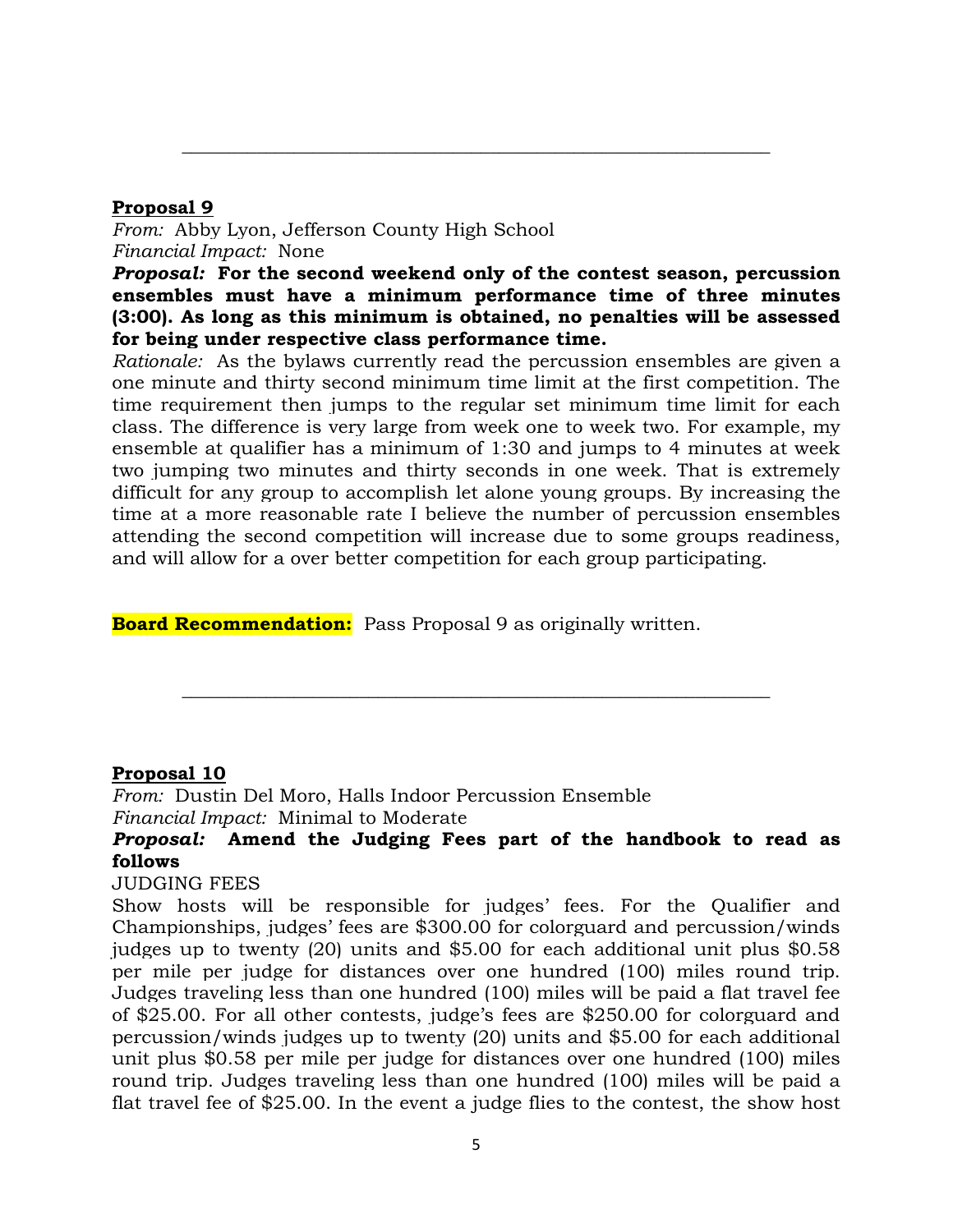is responsible for paying one-half  $(1/2)$  of the airline fee (ETPAA will pay the other half).

*Rationale:* The current rule concerning judge pay has a discrepancy between the pay for colorguard and percussion/winds judges. This discrepancy has caused the percussion/winds side of the circuit to fall behind the colorguard side of the circuit when it comes to quality of adjudication. Percussion/Winds units are paying the same amount in member fees but are not receiving the same level of adjudication. The justification for this discrepancy has been that colorguard judges are adjudicating more ensembles throughout the day then percussion judges. At first glance this makes sense, but after further examination one can come to realize that we should be paying these judges for their mastery of their specific captions. It does not matter if the judge is adjudicating one ensemble or one thousand ensembles, we are paying them for their years of experience and expertise.

*This proposal was consolidated and combined with Proposal 29.* 

#### **Proposal 11**

*From:* Dustin Del Moro, Halls Indoor Percussion Ensemble *Financial Impact:* None

*Proposal:* **In percussion/winds class, create a phased approach of reaching minimal performance times after the qualifier.** The phased approach is listed below

**\_\_\_\_\_\_\_\_\_\_\_\_\_\_\_\_\_\_\_\_\_\_\_\_\_\_\_\_\_\_\_\_\_\_\_\_\_\_\_\_\_\_\_\_\_\_\_\_\_\_\_\_\_\_\_\_\_\_\_\_\_\_\_**

Prep Qualifier (1:30), Week 1 (2:00), Week 2 (2:30), Week 3 (Prep minimum time 3:00)

Novice Qualifier (1:30), Week 1 (2:00), Week 2 (2:30), Week 3 (3:00) Week 4 (3:30) Week 5 (Novice minimum time 4:00)

AA/A Qualifier (1:30), Week 1 (2:00), Week 2 (2:30), Week 3 (3:00) Week 4 (3:30) Week 5 (AA/A minimum time 4:00)

Open Qualifier (1:30), Week 1 (2:00), Week 2 (2:30), Week 3 (3:00) Week 4 (3:30) Week 5 (Open minimum time 4:00)

World Qualifier (1:30), Week 1 (2:00), Week 2 (2:30), Week 3 (3:00) Week 4 (3:30) Week 5 (World minimum time 4:00)

*Rationale:* Adopting a graduated approach to reaching minimal performance times is an educationally sound way to approach percussion/winds. Due to the nature of this part of the activity, it takes longer to get a portion of the show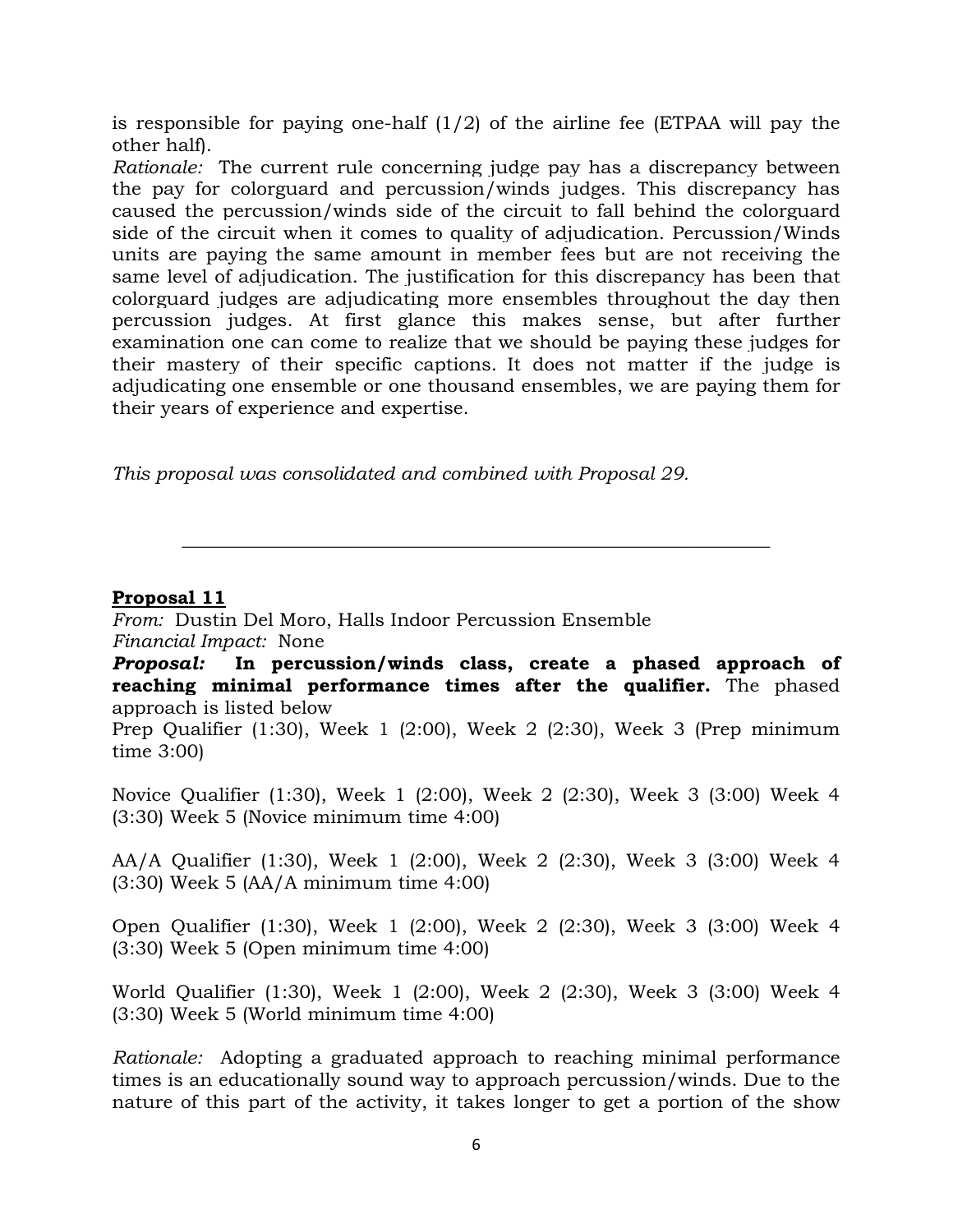performance ready. In colorguard, a group can do drill without choreography with a prerecorded soundtrack to reach minimum performance times. In percussion/winds it is a much longer process to get a show performance ready due to the nature of implementing music and staging. This past winter a novice percussion group ran into such an issue. They had 1:30 of their show produced and ready to go for the qualifier. The next week the group was going to the Seymour show and had to add an additional 2:30 of show to meet minimum performance time for their class. It put the group, which again was novice, in a position to have to force 2:30 of show onto the floor with very little time. This caused a drop in quality and the educational experience that the members were receiving. Using a graduated metric will allow groups to continue adding to their shows in a more educationally focused manor. Using this model all classes would be graduated to at least minimum performance times by March.

*This proposal was consolidated and combined with Proposal 9.* 

#### **Proposal 12**

From: Leza Carver, HIPE Blue Financial Impact: None

#### *Proposal:* **Announcing Election Results and Orienting New Directors Term of Office**

**\_\_\_\_\_\_\_\_\_\_\_\_\_\_\_\_\_\_\_\_\_\_\_\_\_\_\_\_\_\_\_\_\_\_\_\_\_\_\_\_\_\_\_\_\_\_\_\_\_\_\_\_\_\_\_\_\_\_\_\_\_\_\_**

Newly elected Board members will take effect immediately after voting in the Spring. The term will end with the announcement of the new board member after the following spring vote.

Rationale: This has been the common practice for the circuit but not officially stated in the handbook. It is generally stated on page 11, "Annual membership will run from September through August." When the circuit was first created the original nominations aligned with the timing of the fiscal year, but as we have established ourselves and adopted proposals for the time of election our bylaws do not reflect when the term begins and when the term ends. This should line up with our current voting timeline for Board Members.

Related ETPAA documentation: Handbook, pg. 7-11

Update information stated at the bottom of page 11

**Board Recommendation:** Pass Proposal 12 as originally written.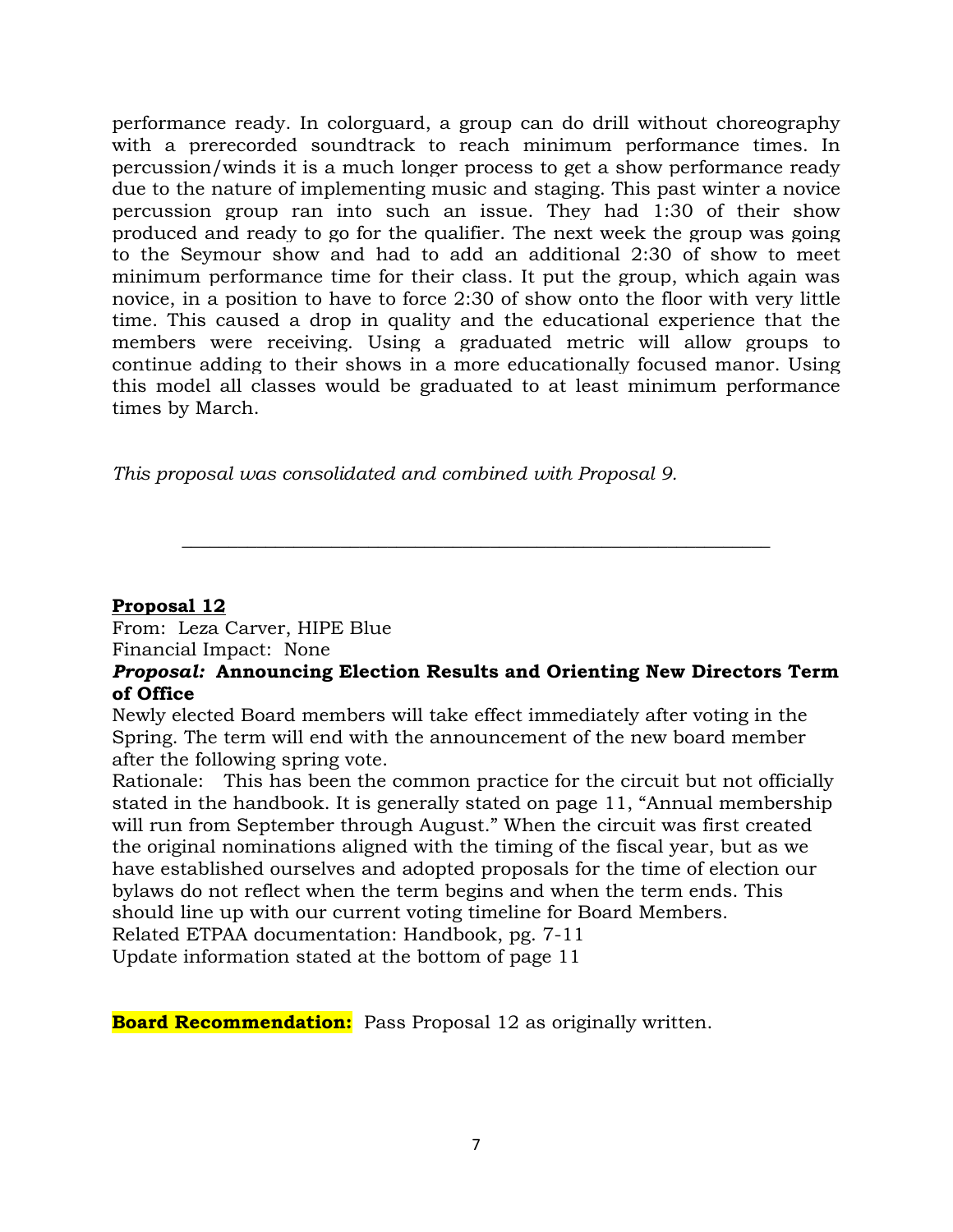## **BYLAWS**

New

#### **Proposal 13**

*From:* Abby Lyon, Jefferson County High School *Financial Impact:* Minimal to Moderate

*Proposal:* **Add a Social Media Coordinator to our Additional Leaders list.**

*Rationale:* The importance of promoting ETPAA is growing exponentially due to the number of groups in the circuit and the level of competitiveness within the circuit. The image ETPAA portrays to the winter world is extremely important to the continued growth of the circuit. ETPAA needs a dedicated leader who can focus solely on creating an inciting and welcoming website, a Facebook and Instagram presence that all want to follow, and helps with all aspects of the photography side of the competitions. The Social Media Coordinator would also work closely with the photographer to distribute the competition photos to the directors. My suggestions is through the members only portal on the website. Adding this position will alleviate duties from other positions that are already at capacity.

**Board Recommendation:** Pass Proposal 13 as originally written.

#### **Proposal 14**

*From:* Dustin Del Moro, Halls Indoor Percussion Ensemble *Financial Impact:* Minimal to Moderate

#### *Proposal:* **Create a Percussion/Winds Class Judge Coordinator position in addition to the current Judge Coordinator. The current Judge Coordinator position would be redefined as the Colorguard Class Judge Coordinator.**

**\_\_\_\_\_\_\_\_\_\_\_\_\_\_\_\_\_\_\_\_\_\_\_\_\_\_\_\_\_\_\_\_\_\_\_\_\_\_\_\_\_\_\_\_\_\_\_\_\_\_\_\_\_\_\_\_\_\_\_\_\_\_\_**

*Rationale:* The world of colorguard and percussion are vastly different activities. The two have diverged from one another especially when it comes to adjudication and education. Separating judge coordination into two different positions will have a positive impact on both the colorguard and percussion/winds side of the circuit at minimal cost. Each appointed coordinator would be able to use their specific skills and connections to improve the overall judging experience in the ETPAA circuit. This would bring ETPAA in line with how most circuits are operating including WGI.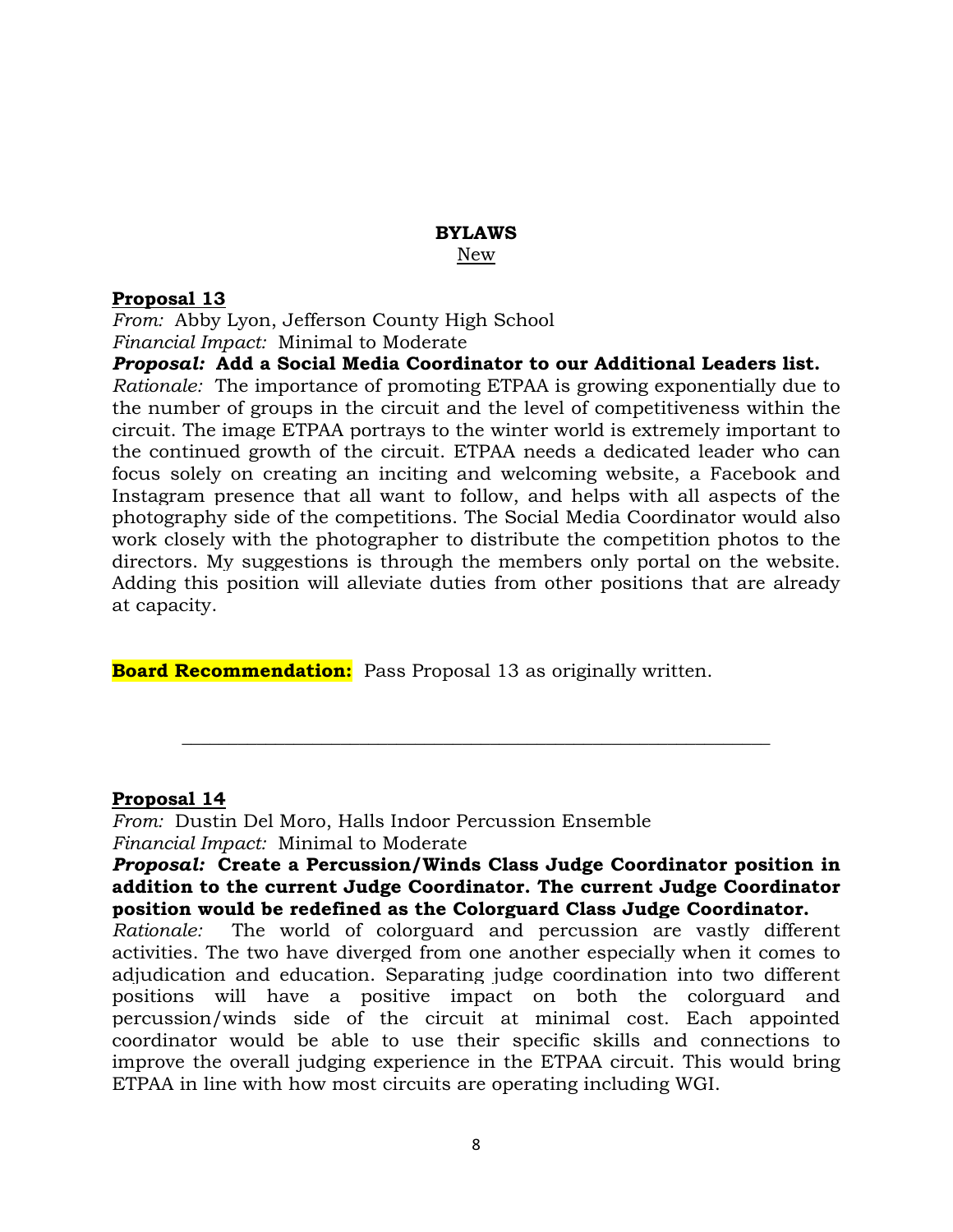**Board Recommendation:** Pass Proposal 14 as originally written.

### **POLICY: CLASSIFICATION** Amendment

#### **Proposal 15**

*From:* Alex Rector, Hardin Valley Academy *Financial Impact:* None

*Proposal:* **Add the following sentence to the end of the second paragraph on p. 27 of the handbook dealing with promotions.** "Once a unit accepts a promotion or in the event their appeal is denied, that unit is considered a member of their new classification immediately following the awards ceremony of the contest in which they were promoted."

**\_\_\_\_\_\_\_\_\_\_\_\_\_\_\_\_\_\_\_\_\_\_\_\_\_\_\_\_\_\_\_\_\_\_\_\_\_\_\_\_\_\_\_\_\_\_\_\_\_\_\_\_\_\_\_\_\_\_\_\_\_\_\_**

*Rationale:* To clarify the exact timing of when a promotion occurs.

**Board Recommendation:** Pass Proposal 15 as originally written.

#### **Proposal 16**

*From:* Alex Rector, Hardin Valley Academy *Financial Impact:* None

*Proposal:* **Add the following statement to the end of the first paragraph regarding percussion classification on page 25 of the handbook.** "Percussion ensembles must commit to either marching or concert classification during registration. Once a percussion ensemble competes in either class, they will not be able to change from marching to concert or vice versa within that same competitive season. Groups that wish to change classification after registration may do so provided they have not yet competed that season."

*Rationale:* To clarify our policies regarding marching and concert percussion classification.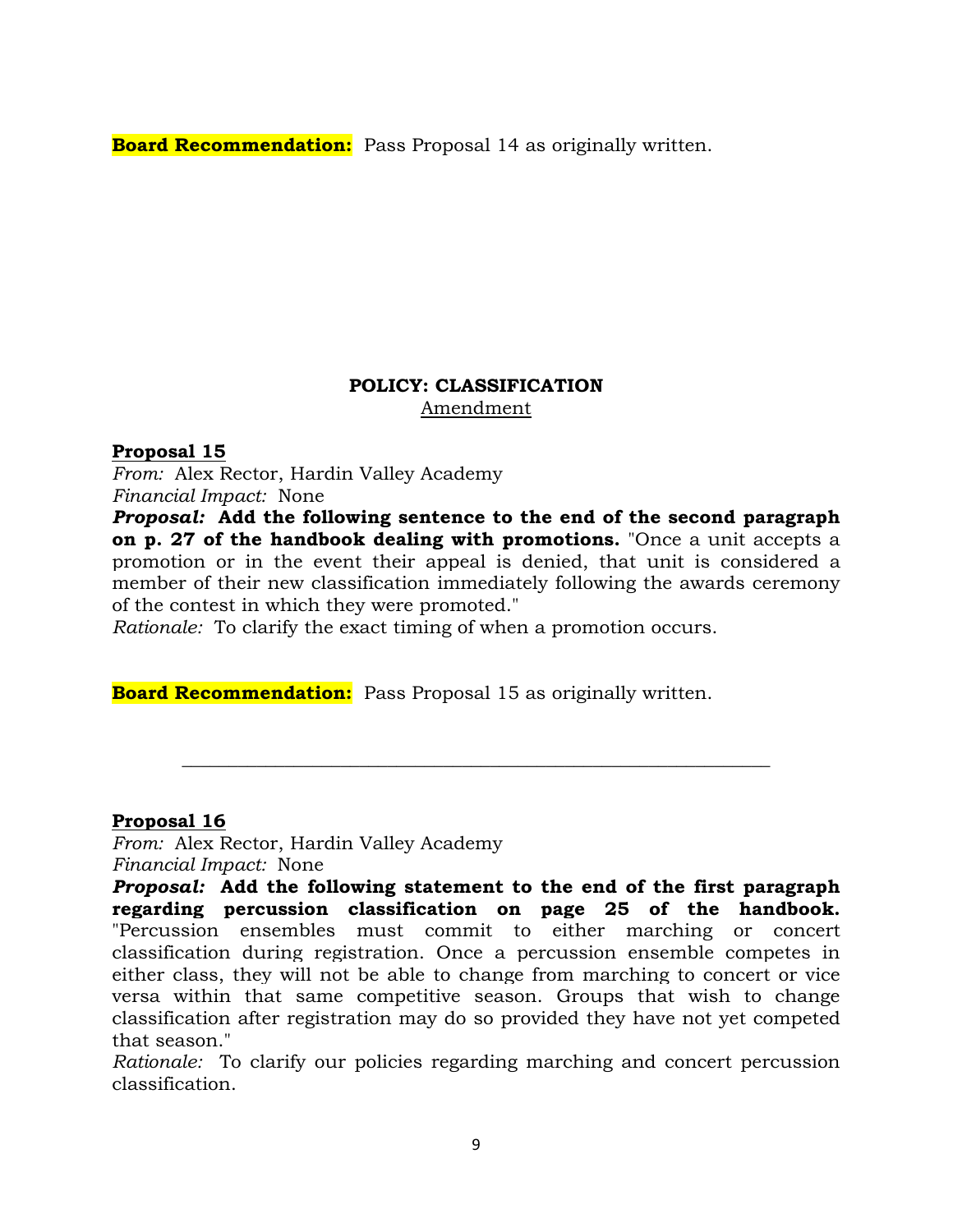**Board Recommendation:** Pass Proposal 16 as originally written.

#### **POLICY: CONTESTS** Amendment

#### **Proposal 17**

*From:* Alicia Sharp, Carter High School *Financial Impact:* None

#### *Proposal:* **Utilize Competition Suite for Performance Order Draw**

*Rationale:* ETPAA is paying for Competition Suite without utilizing all of what we are paying for. In order to maintain transparency and promote integrity ETPAA should utilize the performance order draw tool that leaves zero chance for bias and is available in Competition Suite for all season shows.

**Board Recommendation:** Pass Proposal 17 as originally written.

#### **Proposal 18**

*From:* Alicia Sharp, Carter High School *Financial Impact:* None

#### *Proposal:* **Enforce contest close dates to ensure no schedule changes 7 days prior to a show**

**\_\_\_\_\_\_\_\_\_\_\_\_\_\_\_\_\_\_\_\_\_\_\_\_\_\_\_\_\_\_\_\_\_\_\_\_\_\_\_\_\_\_\_\_\_\_\_\_\_\_\_\_\_\_\_\_\_\_\_\_\_\_\_**

*Rationale:* ETPAA has frequently made concessions for groups in fitting them into a schedule at the last minute at the inconvenience of other groups. Previously, the rationale was that we were a small and growing circuit that needed to support our groups. ETPAA is no longer a small circuit, and lastminute changes disrupt the professional flow of the circuit and shows. This is a written rule that is never enforced. This proposal is that we enforce this rule in order to prevent schedule adjustments in the 7 days prior to a show except for cases of reclassification.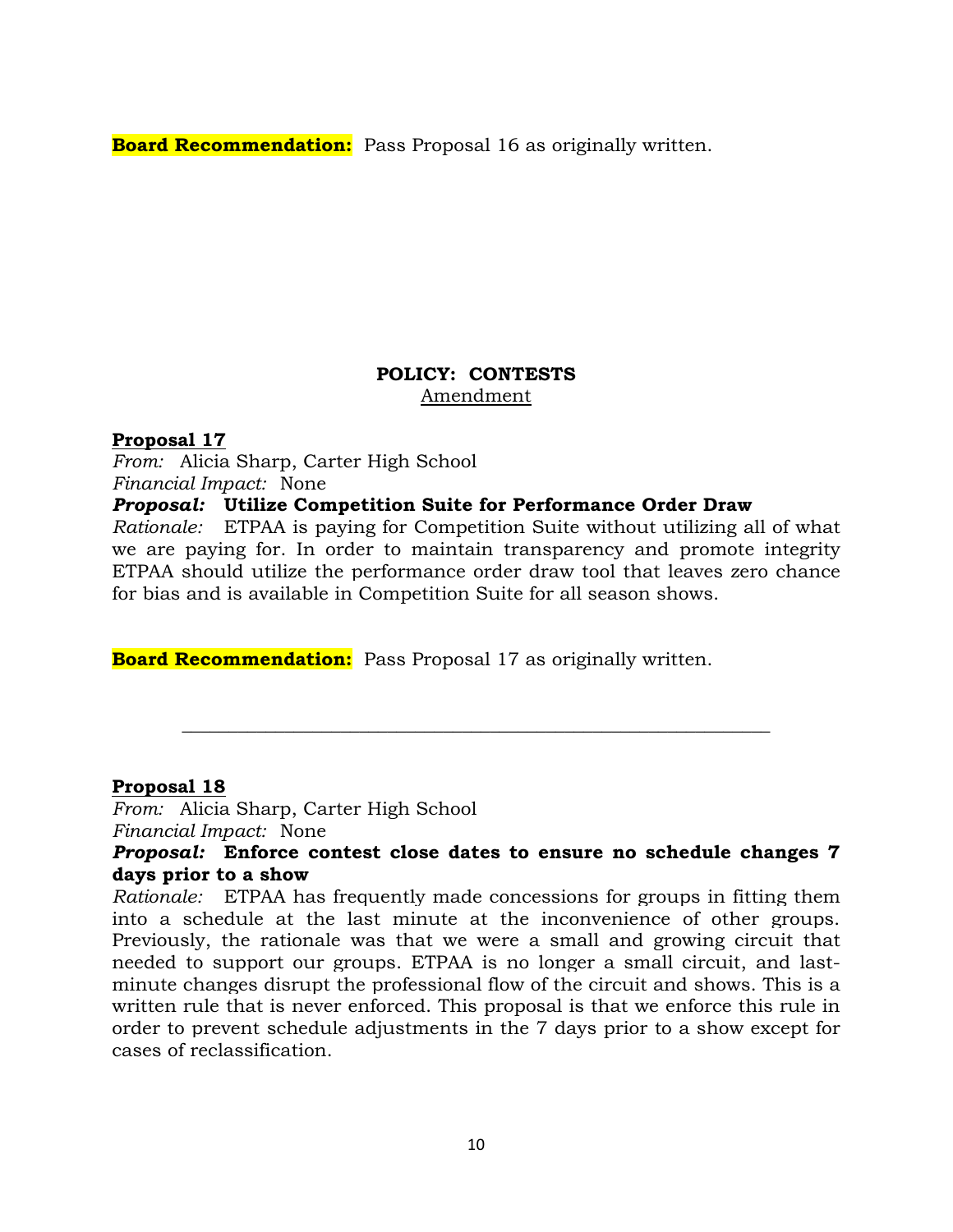**Board Recommendation:** Amend Proposal 18 to state "Enforce contest close dates to ensure no schedule changes at the last minute."

**\_\_\_\_\_\_\_\_\_\_\_\_\_\_\_\_\_\_\_\_\_\_\_\_\_\_\_\_\_\_\_\_\_\_\_\_\_\_\_\_\_\_\_\_\_\_\_\_\_\_\_\_\_\_\_\_\_\_\_\_\_\_\_**

#### **Proposal 19**

*From:* Alicia Sharp, Carter High School *Financial Impact:* Minimal to Moderate

#### *Proposal:* **Limit amount of money show hosts are required to pay for plane tickets purchased by ETPAA**

*Rationale:* Because ETPAA is responsible for booking judge's flights, and timeliness factors into the cost of those tickets, I propose that show hosts responsibility regarding those purchases be rewritten to "In the event a judge flies to the contest, the show host is responsible for paying one half  $(1/2)$  of the airline fee (ETPAA will pay the other half), not to exceed \$250." This will both allow show hosts to better budget for judge's fees and protect show hosts from holding a financial responsibility when ETPAA fails to book flights in a timely manner.

**Board Recommendation:** The Board recommends to table this proposal pending further discussion.

**\_\_\_\_\_\_\_\_\_\_\_\_\_\_\_\_\_\_\_\_\_\_\_\_\_\_\_\_\_\_\_\_\_\_\_\_\_\_\_\_\_\_\_\_\_\_\_\_\_\_\_\_\_\_\_\_\_\_\_\_\_\_\_**

#### **Proposal 20**

*From:* Alicia Sharp, Carter High School *Financial Impact:* None

#### *Proposal:* **Communicate Judge's accommodation needs to show hosts at least 30 days prior to show.**

*Rationale:* Because show hosts need time to get costs approved by boosters or admin, all accommodation needs for judges need to be communicated to show hosts in a timely manner. 30 days allows time for monthly booster meetings.

**Board Recommendation:** The Board recommends to table this proposal pending discussion regarding the outcome of Proposal 30.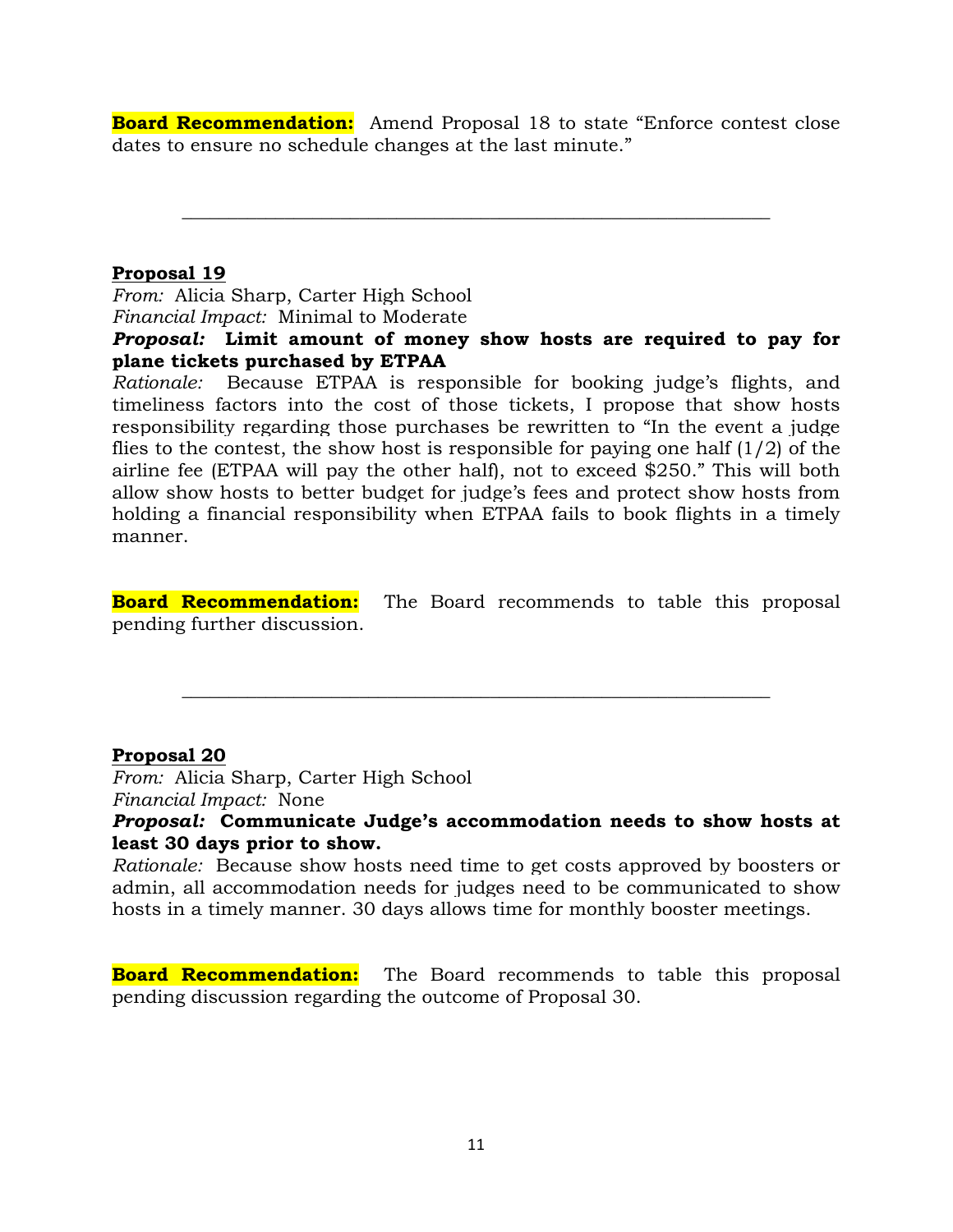#### **POLICY: CONTESTS** New

#### **Proposal 21**

*From:* Jason Franklin, Seymour High School and Bearden High School *Financial Impact:* None

*Proposal:* **Any school that has not hosted a competition before MUST have someone from the board of directors visit the school and go through the logistics of the day with them before the show is confirmed.**

*Rationale:* There are logistics involved with hosting a show that many organizations are not aware of. Including, but not limited to, flow of contest, seating of judges, doors throughout the facility, timelines, and many other obstacles that are not things that a new school may be aware of. This should be mandatory for any new school, or schools that there have been previous issues with, to complete before they are allowed to be listed as a show host. Board should discuss how to best facilitate this.

**Board Recommendation:** Pass Proposal 21 as originally written.

#### **Proposal 22**

*From:* Jason Franklin, Seymour High School and Bearden High School *Financial Impact:* None

*Proposal:* **All judges for shows should be posted as soon as they are decided upon. If we are going to set a date that they are going to post on then this should be listed on the website for everyone to see.**

**\_\_\_\_\_\_\_\_\_\_\_\_\_\_\_\_\_\_\_\_\_\_\_\_\_\_\_\_\_\_\_\_\_\_\_\_\_\_\_\_\_\_\_\_\_\_\_\_\_\_\_\_\_\_\_\_\_\_\_\_\_\_\_**

*Rationale:* All judges for shows should be posted as soon as they are decided upon. If we are going to set a date that they are going to post on then this should be listed on the website for everyone to see.

**Board Recommendation:** Pass Proposal 22 as originally written.

**\_\_\_\_\_\_\_\_\_\_\_\_\_\_\_\_\_\_\_\_\_\_\_\_\_\_\_\_\_\_\_\_\_\_\_\_\_\_\_\_\_\_\_\_\_\_\_\_\_\_\_\_\_\_\_\_\_\_\_\_\_\_\_**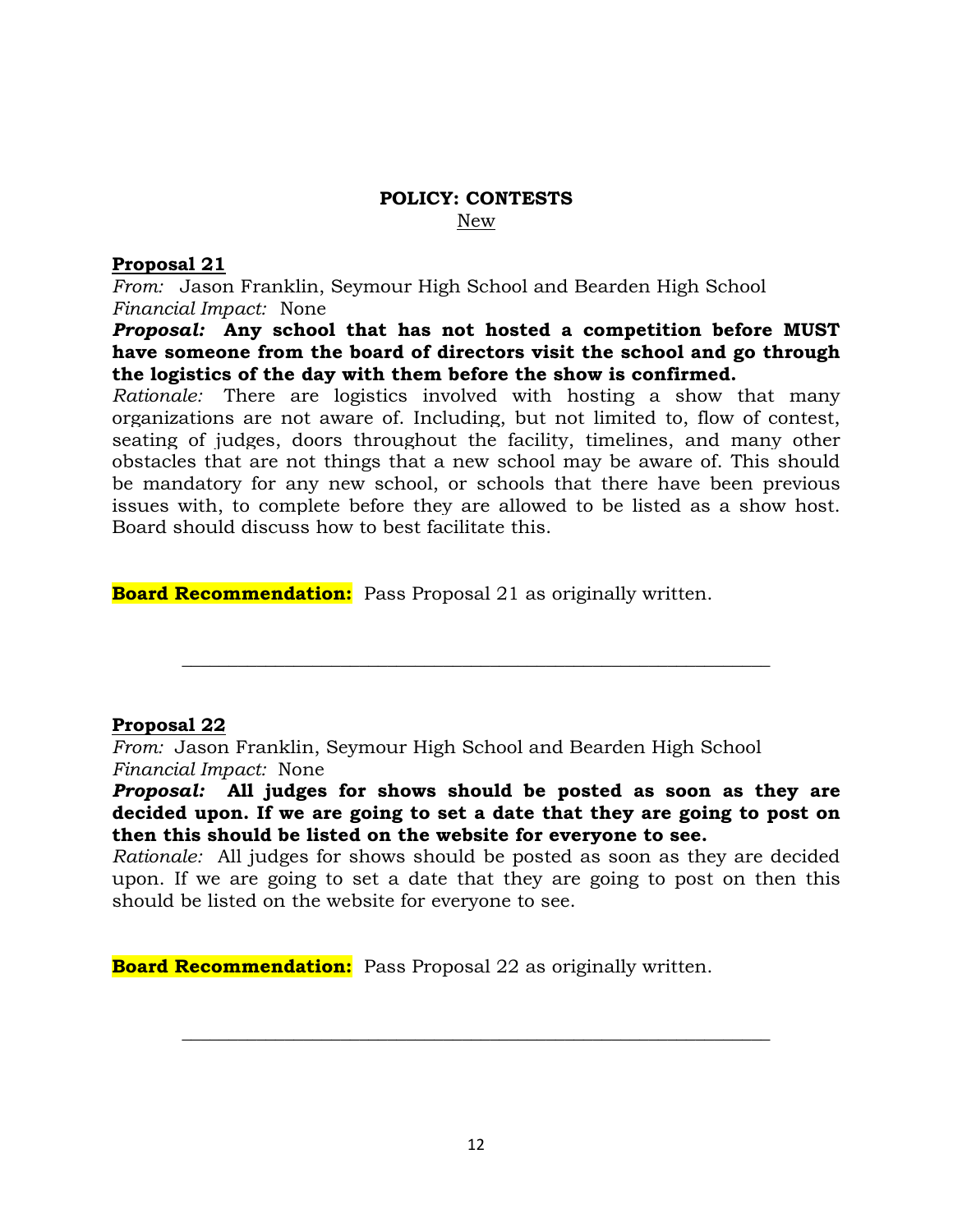#### **Proposal 23**

*From:* Jason Franklin, Seymour High School and Bearden High School *Financial Impact:* None

#### *Proposal:* **Critique times should either be first come/ first served, signed up for in advance, or signed up for on the day of the show.**

*Rationale:* The current system does not work. Many groups are not taking advantage of the critique experience. With the current system groups that are later in the day are waiting upwards of 3 hours after a show to complete before they can attend critique. However, if all the groups were removed from the list that were not attending, I would expect to see that time cut at least in half. This is very valuable time for everyone from judges, instructors, show hosts waiting to be done with the day, etc. I suggest the board really look into a better method.

**Board Recommendation:** Pass Proposal 23 as originally written.

#### **Proposal 24**

*From:* Jason Franklin, Seymour High School and Bearden High School *Financial Impact:* None

#### *Proposal:* **Post a schedule for a contest 2 weeks before the contest. If a group decides to withdraw from the show then they will forfeit their performance bond and must repay it before they can appear at another show.**

**\_\_\_\_\_\_\_\_\_\_\_\_\_\_\_\_\_\_\_\_\_\_\_\_\_\_\_\_\_\_\_\_\_\_\_\_\_\_\_\_\_\_\_\_\_\_\_\_\_\_\_\_\_\_\_\_\_\_\_\_\_\_\_**

*Rationale:* This is how WGI runs their shows. Once the show is closed then the schedule can be posted. If someone decides to withdraw after that time then they lose their performance bond and they must repay it. That is why we pay that bond in the beginning. There is no reason why we cannot do this. I understand that we like to be nice and allow people to add to and remove from shows but in doing so we are ignoring our own rules, and inconveniencing the members that follow the rules. As the old adage goes- A lack of planning on your part does not constitute an emergency on my part.

**Board Recommendation:** Pass Proposal 24 as originally written.

**\_\_\_\_\_\_\_\_\_\_\_\_\_\_\_\_\_\_\_\_\_\_\_\_\_\_\_\_\_\_\_\_\_\_\_\_\_\_\_\_\_\_\_\_\_\_\_\_\_\_\_\_\_\_\_\_\_\_\_\_\_\_\_**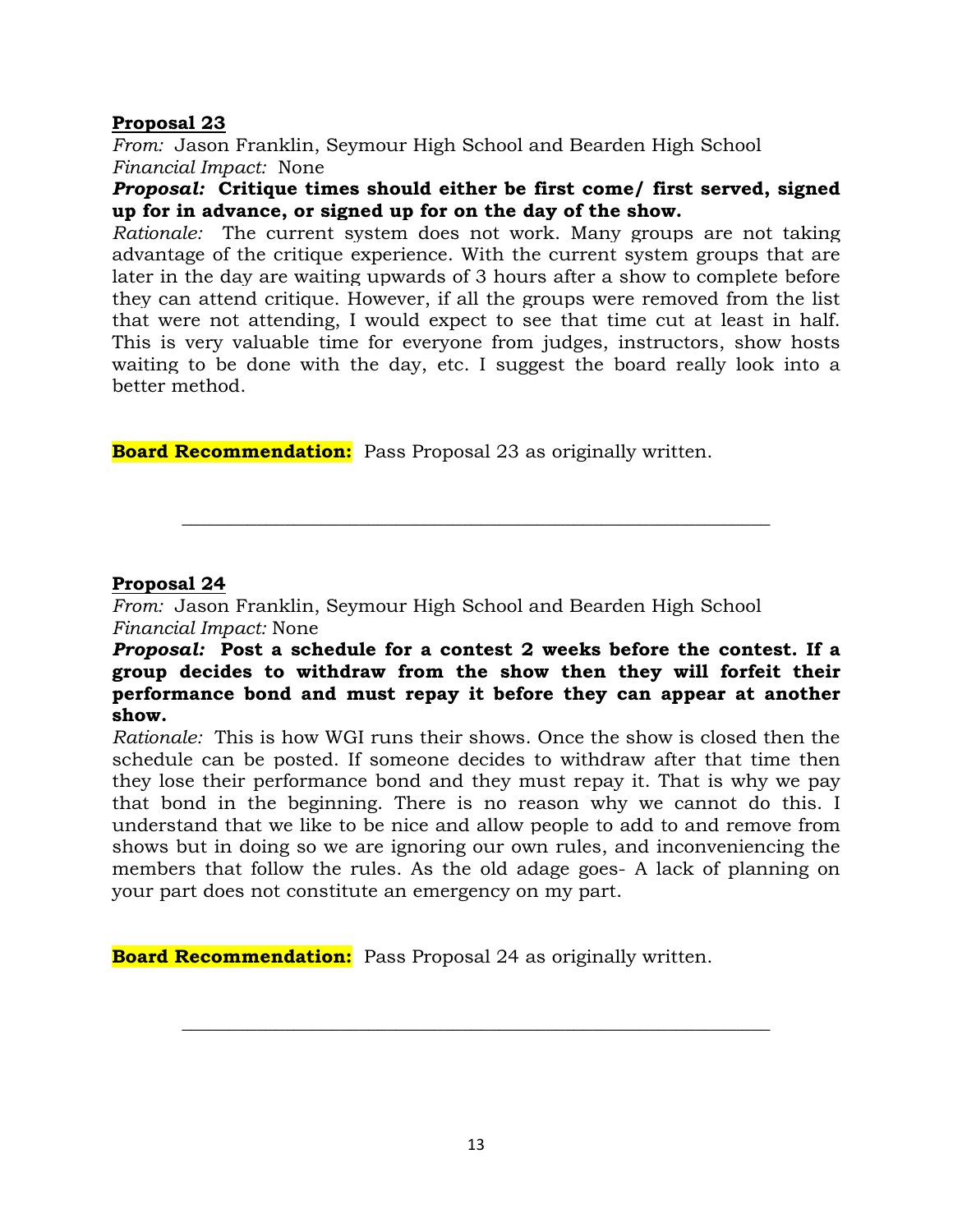#### **Proposal 25**

*From:* Leza Carver, HIPE Blue *Financial Impact:* None

#### *Proposal:* **Streamline retreat line-up**

With the purpose of streamlining the retreat line up, we suggest that contest host place group signs in show order in the line-up/retreat holding area. This will help reduce the amount of time it takes for groups to be organized.

*Rationale:* The retreat line-up can be loud and chaotic. If we create a method that the kids learn, it will make it easier and more efficient during contests. Related ETPAA documentation: Show Host Information/Handbook, pg. 5 Insert on page 5 after "warm-up areas"

**Board Recommendation:** Pass Proposal 25 as originally written.

#### **Proposal 26**

*From:* Abby Lyon, Jefferson County High School *Financial Impact:* None

#### *Proposal:* **Add a transition time slot to the percussion warm-up schedule, 18 minutes of warm-up, 2 minutes of transition.**

**\_\_\_\_\_\_\_\_\_\_\_\_\_\_\_\_\_\_\_\_\_\_\_\_\_\_\_\_\_\_\_\_\_\_\_\_\_\_\_\_\_\_\_\_\_\_\_\_\_\_\_\_\_\_\_\_\_\_\_\_\_\_\_**

*Rationale:* At almost every competition last year my percussion ensemble was let into the warm-up room late because the group before did not leave on time. The group would begin packing up to leave as their time was over creating a traffic jam as my group is trying to get in. As it stands the warm-up time inside is 20 minutes long with no transition time. It is my understanding that you walk into the warm-up when your time starts and you make sure your group has left the warm-up space as your time ends. This allows for the group after to then walk into the warm-up space when their time begins. I am proposing a set transition time in between each group so this problem naturally goes away.

**Board Recommendation:** The Board recommends to table this proposal pending further discussion.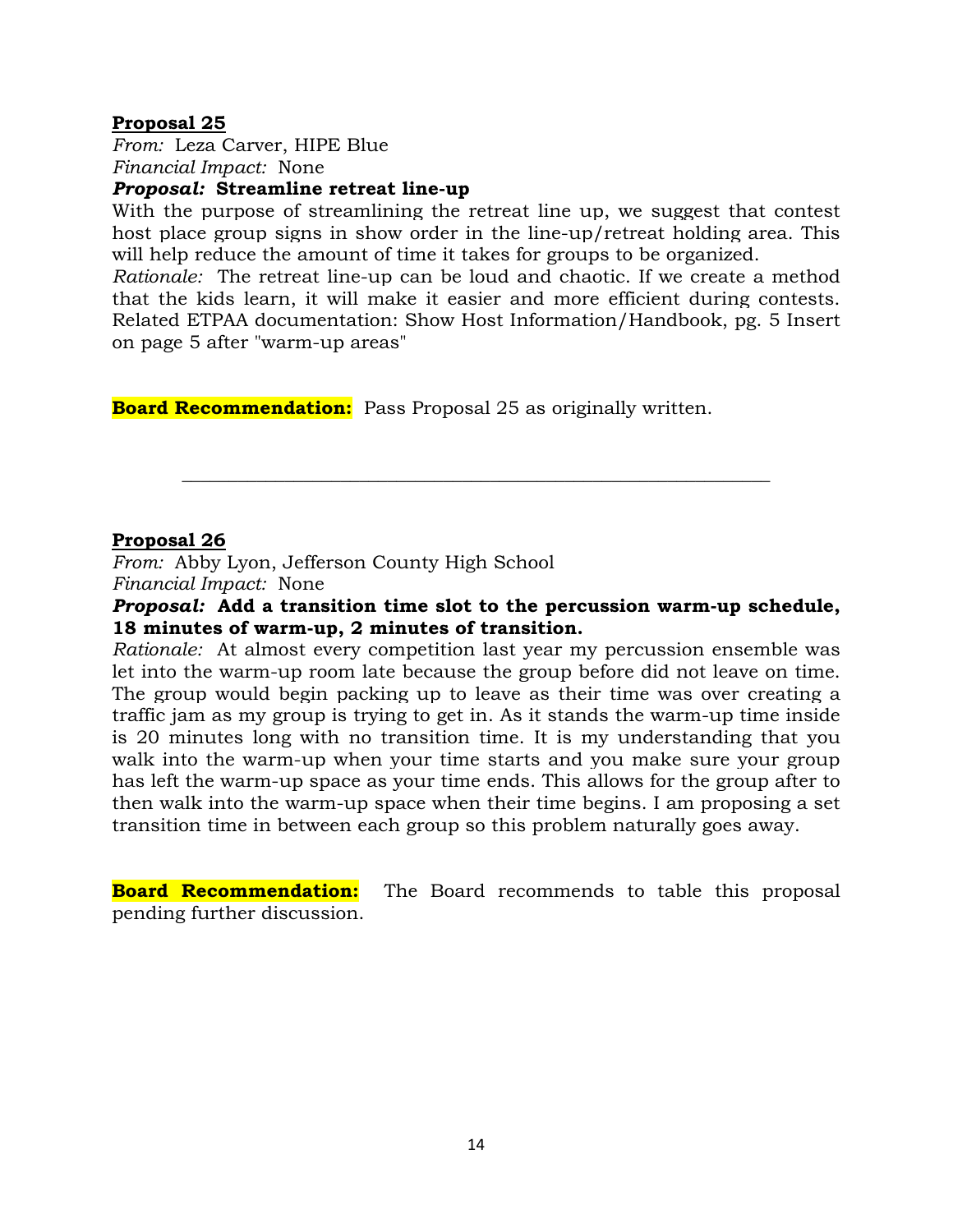#### **POLICY: CHAMPIONSHIPS** Amendment

#### **Proposal 27**

*From:* Alex Rector, Hardin Valley Academy *Financial Impact:* None

*Proposal:* **Amend the last sentence of the third paragraph of the** 

**Championships seeding policy** to read "In the event that a group is promoted TO A NEW SHEET in their final performance....etc."

*Rationale:* This allows more groups to use their last score for seeding. In other words, a SRAA group that is promoted would still be seeded based on their most recent score, since it was earned on the same competitive sheet.

**Board Recommendation:** Pass Proposal 27 as originally written.

The Board will also solicit discussion and opinions from the membership regarding the use of WGI scores in Championships seeding.

#### **POLICY: CHAMPIONSHIPS** New

### **Proposal 28**

*From:* Dustin Del Moro, Halls Indoor Percussion Ensemble *Financial Impact:* Moderate to Significant

#### *Proposal:* **Create a committee to investigate other locations for the championship venue.**

Committee will be created immediately and have from July 1, 2020 to October 1, 2020 to locate a new venue for ETPAA championships. The goal of this committee would be to find a venue that brings a championships type experience for our membership. On October 1, 2020, the committee's findings will be presented to the ETPAA board. At this point, the board will vote on whether to implement the committee's findings for the 2021 season or the 2022 season.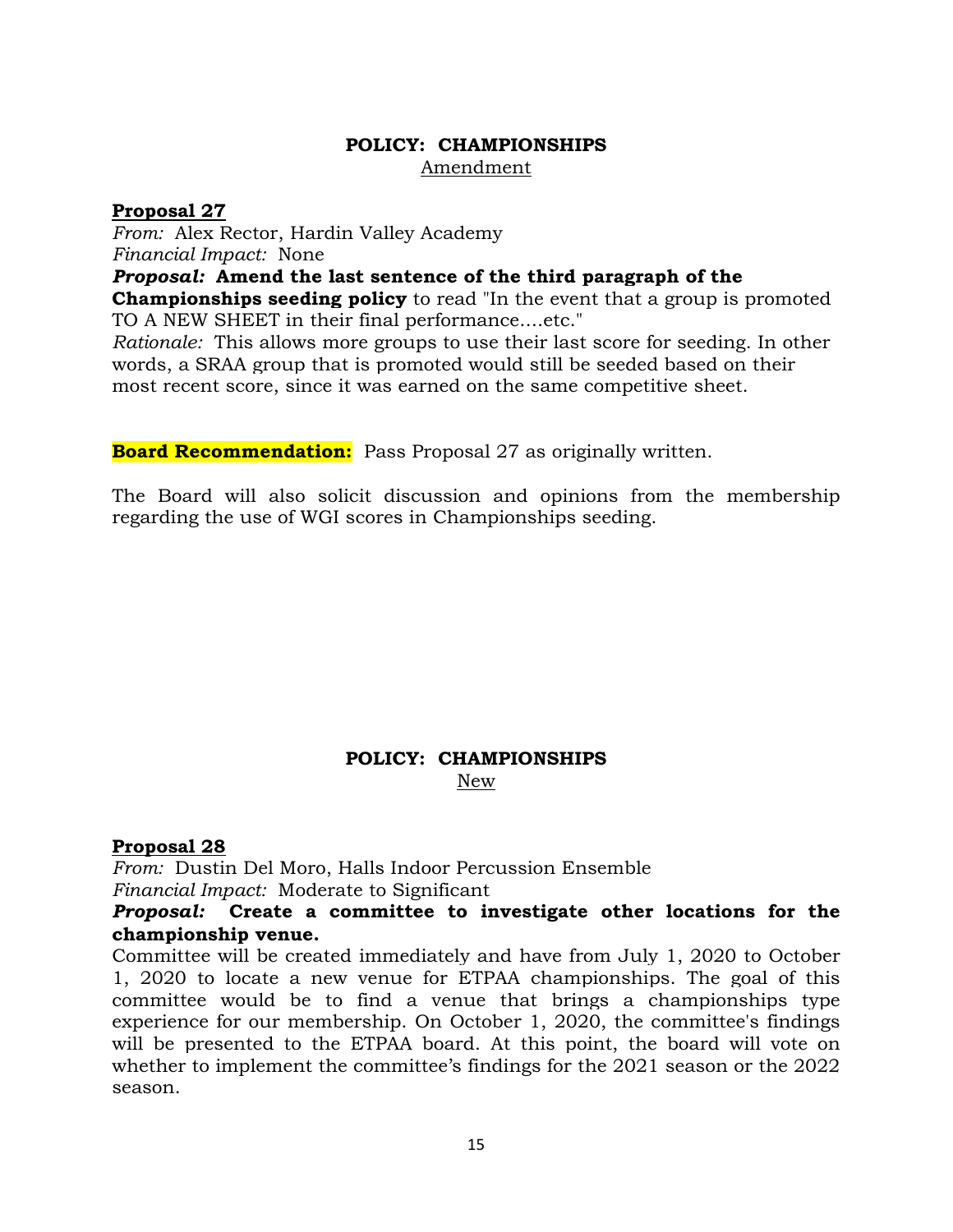*Rationale:* We owe it to our paying membership to try to create a large Championship type experience. Currently the championships feel very much like our regular season shows. The venues the committee would be investigating should try to replicate that big box Dayton feel. Many comparable circuits are already doing this. CWEA holds their championships at the Winthrop College Basketball Arena. CIPA used to hold their championships at the Western Carolina University Arena. SCGC holds their championships at the Western Kentucky University Arena. SAPA holds their championships at the University of Tennessee Chattanooga Arena. It doesn't have to be a college, Dobyns Bennett High School Basketball Arena could be a beautiful championships venue.

**Board Recommendation:** The Board has tabled this proposal as it was voted by the previous Board that Karns High School would host the 2021 ETPAA Championships.

#### **POLICY: CIRCUIT BUSINESS** Amendment

#### **Proposal 29**

*From:* Alex Rector, Hardin Valley Academy *Financial Impact:* Moderate to Significant

#### *Proposal:* **Amend all judges' fees to \$300 or \$8 per unit judged, whichever is higher, plus mileage at the current government rate.**

*Rationale:* Currently, our rates of judge pay are not competitive with other local or national circuits. To attract top quality judges, we need to compensate them better. At the proposed rate, we would still be paying less than most surrounding circuits, but we would be more competitive. Even in a relatively small circuit, we are essentially asking these individuals to give up an entire weekend day away from home and family. This is a step towards continuing to improve our judging pool. A companion proposal regarding show host responsibility concerning judging costs will help offset the increased cost to the circuit if passed.

**Board Recommendation:** Pass Proposal 29 as originally written.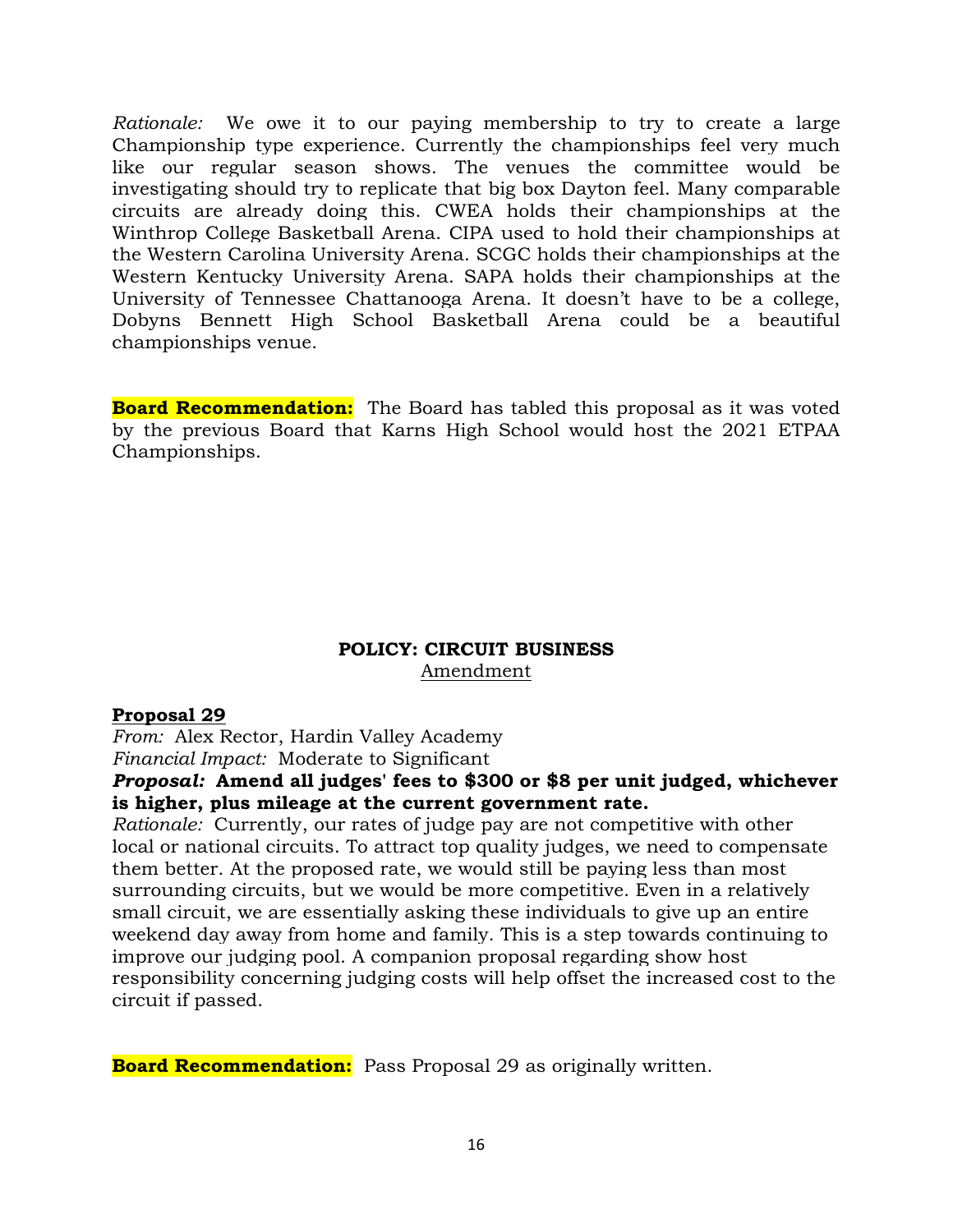The Board also recommends to revisit this proposal once a budget for the 2021 season is set to determine whether this is financially viable for the circuit.

**\_\_\_\_\_\_\_\_\_\_\_\_\_\_\_\_\_\_\_\_\_\_\_\_\_\_\_\_\_\_\_\_\_\_\_\_\_\_\_\_\_\_\_\_\_\_\_\_\_\_\_\_\_\_\_\_\_\_\_\_\_\_\_**

### **Proposal 30**

*From:* Alex Rector, Hardin Valley Academy *Financial Impact:* Minimal to Moderate

#### *Proposal:* **To cover judging costs, show hosts would pay \$75 per unit registered to ETPAA.**

*Rationale:* This proposal seeks to create more equity among show hosts regardless of the size of their show, and allows ETPAA more flexibility in judging assignments. Show hosts potential revenue (number of attendees at their show) would be matched with their projected judging cost, allowing all show hosts a greater opportunity at turning a profit. Logistically, ETPAA would need to write all judge checks under this proposal. If this method had been used in 2019, we could have paid all judges a higher base pay and still come out ahead financially. Our smallest show host would have paid \$2175 and our largest would have paid \$4500.

**Board Recommendation:** The Board will engage at discussion regarding this proposal at the general membership meeting.

**\_\_\_\_\_\_\_\_\_\_\_\_\_\_\_\_\_\_\_\_\_\_\_\_\_\_\_\_\_\_\_\_\_\_\_\_\_\_\_\_\_\_\_\_\_\_\_\_\_\_\_\_\_\_\_\_\_\_\_\_\_\_\_**

*Proposal 31 has been withdrawn.* 

## **POLICY: CIRCUIT BUSINESS**

New

### **Proposal 32**

*From:* Alicia Sharp, Carter High School *Financial Impact:* Minimal to Moderate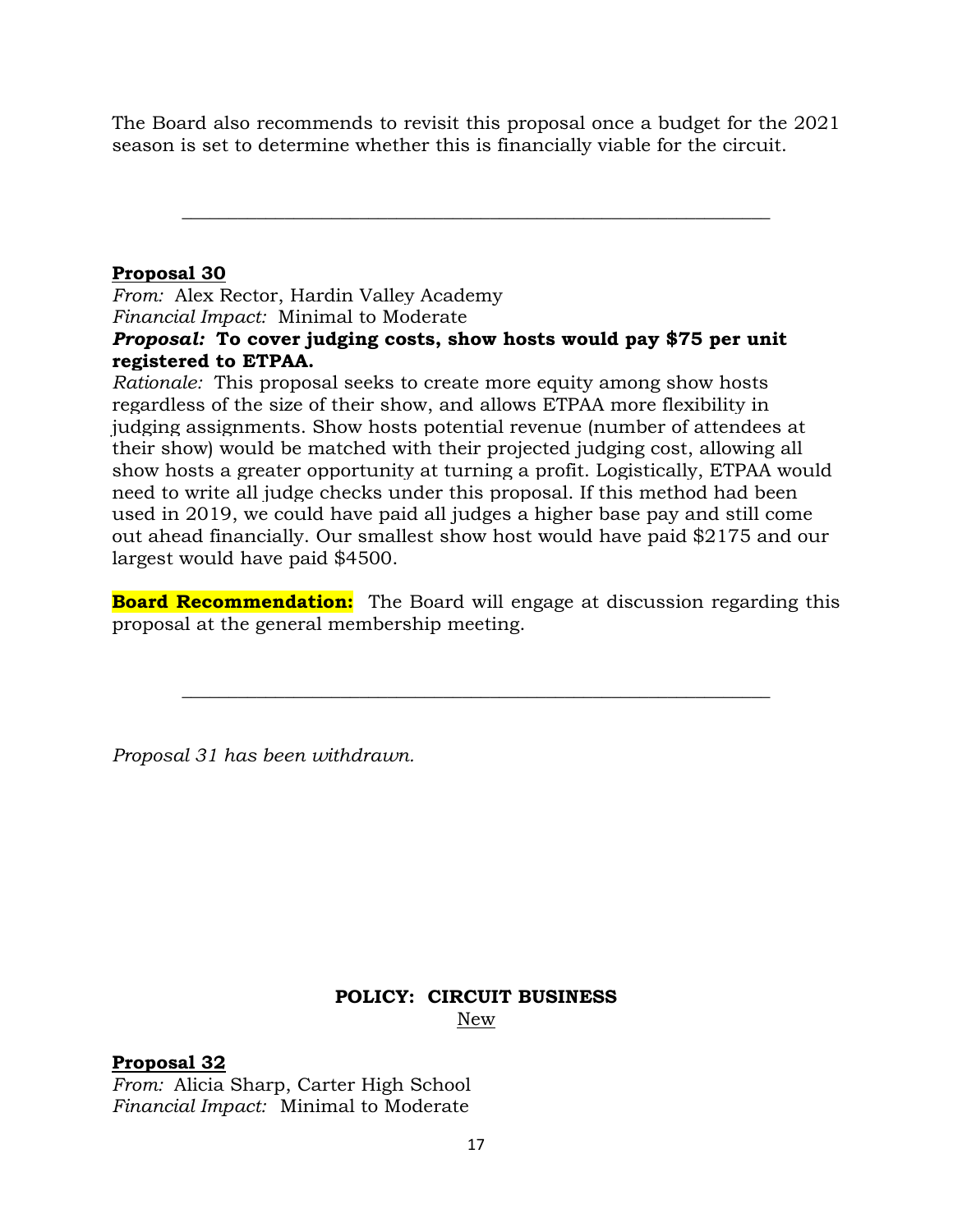#### *Proposal:* **Require Bi-annual Background checks for all Judges and ETPAA staff.**

*Rationale:* WGI requires all judges to have a background check every two years, and WGI covers that cost. Other circuits require a background check and reimburse judges for the cost. Simply saying that someone is a teacher so they've had background checks is unprofessional and leaves ETPAA open to scrutiny should we ever encounter a problem. In accordance with WGI and the developing Safe Sport laws, ETPAA needs to require judges and staff background checks every other year.

**Board Recommendation:** Pass Proposal 32 as originally written.

#### **Proposal 33**

*From:* Alicia Sharp, Carter High School *Financial Impact:* None

#### *Proposal:* **All hired positions in ETPAA need a clearly written contract with job expectations that is available in the members only section of the website.**

**\_\_\_\_\_\_\_\_\_\_\_\_\_\_\_\_\_\_\_\_\_\_\_\_\_\_\_\_\_\_\_\_\_\_\_\_\_\_\_\_\_\_\_\_\_\_\_\_\_\_\_\_\_\_\_\_\_\_\_\_\_\_\_**

*Rationale:* Our handbook outlines the minimum job expectations for these positions and mentions a "contract", but there is no visible contract in place that holds these paid employees accountable. During the 2020 season, illegal behavior was noted on school property, which not only reflects badly on the circuit, but puts us at risk of losing show sites. In the spirit of running the circuit like a business, these employees need clearly written contracts that outline job expectations and procedures expected of them, as well as a code of conduct.

**Board Recommendation:** Pass Proposal 33 as originally written.

#### **Proposal 34**

*From:* Alicia Sharp, Carter High School *Financial Impact:* None

#### *Proposal:* **Utilize music upload option in Competition Suite**

*Rationale:* ETPAA is paying to use Competition Suite without utilizing all of what we are paying for. Competition Suite's music upload option puts the

**\_\_\_\_\_\_\_\_\_\_\_\_\_\_\_\_\_\_\_\_\_\_\_\_\_\_\_\_\_\_\_\_\_\_\_\_\_\_\_\_\_\_\_\_\_\_\_\_\_\_\_\_\_\_\_\_\_\_\_\_\_\_\_**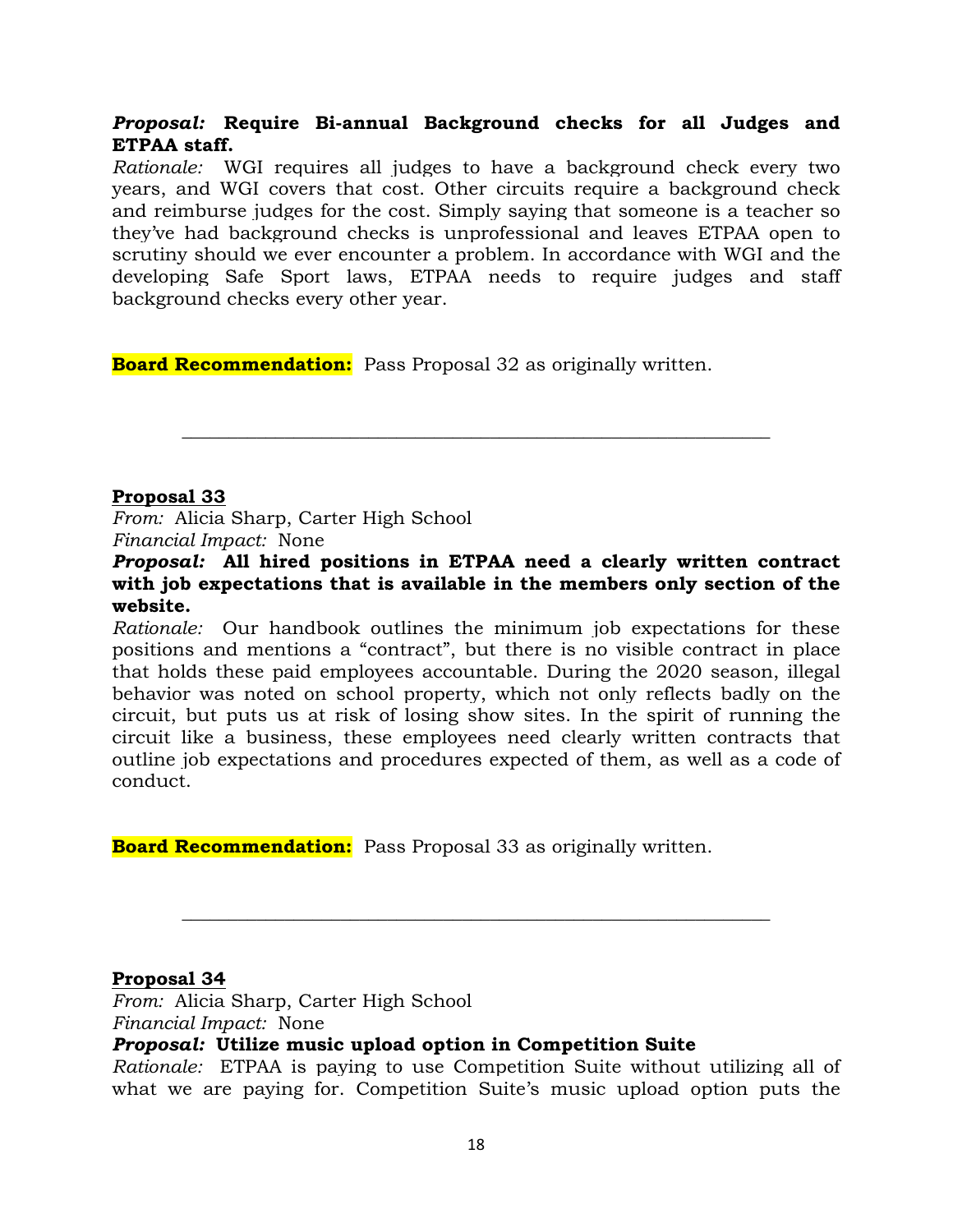responsibility of music organization in the director's hands and eliminates the hassle of emailing every musical edit.

**Board Recommendation:** Pass Proposal 34 as originally written.

#### **Proposal 35**

*From:* Alicia Sharp, Carter High School *Financial Impact:* None

*Proposal:* **Allow Directors the ability to add and drop staff from their tapes in Competition Suite**

**\_\_\_\_\_\_\_\_\_\_\_\_\_\_\_\_\_\_\_\_\_\_\_\_\_\_\_\_\_\_\_\_\_\_\_\_\_\_\_\_\_\_\_\_\_\_\_\_\_\_\_\_\_\_\_\_\_\_\_\_\_\_\_**

*Rationale:* ETPAA is paying to use Competition Suite without utilizing all of what we are paying for. Currently to add a staff member to Competition Suite, we have to email the secretary and wait. This would remove work from the busy secretary and allow directors to have developing say in who has access to their tapes.

**Board Recommendation:** The Board recommends to table this proposal pending further discussion.

**\_\_\_\_\_\_\_\_\_\_\_\_\_\_\_\_\_\_\_\_\_\_\_\_\_\_\_\_\_\_\_\_\_\_\_\_\_\_\_\_\_\_\_\_\_\_\_\_\_\_\_\_\_\_\_\_\_\_\_\_\_\_\_**

#### **Proposal 36**

*From:* Alex Rector, Hardin Valley Academy *Financial Impact:* None

*Proposal:* **Add a required box to the registration form where unit directors acknowledge that all photos and videos taken by official ETPAA personnel are subject to use by the circuit for promotional purposes and may be shared or posted online and/or on social media. All ETPAA media personnel would be responsible for following all guidelines set forth by the board in terms of where and how photos and videos are shared.**

*Rationale:* To protect the circuit and its media personnel from liability arising from the sharing of photos and videos in an effort to promote the circuit and its performing units.

**Board Recommendation:** The Board recommends amending Proposal 36 to state "Add a required box to the registration form where unit directors choose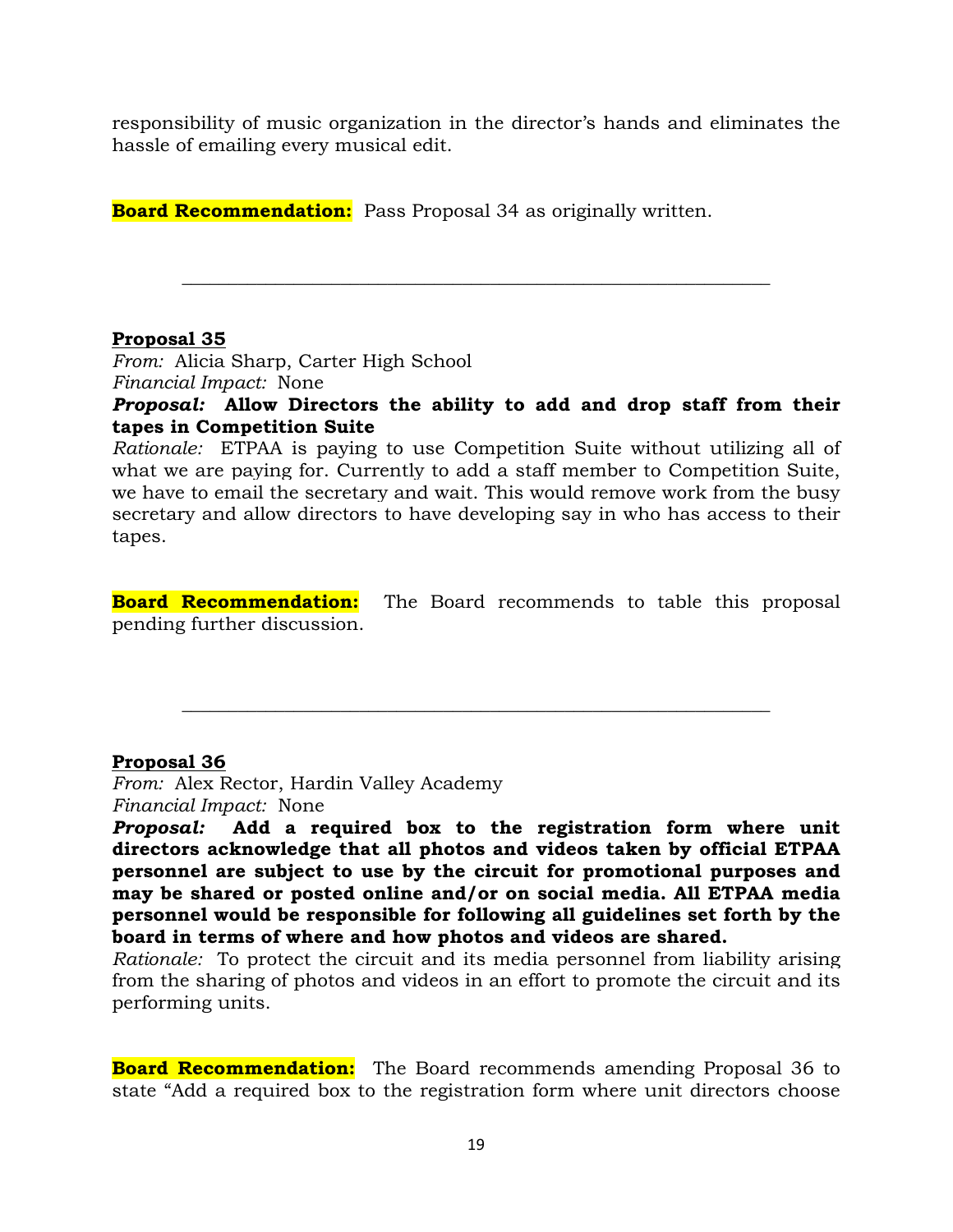whether photos and videos taken by official ETPAA personnel are subject to use by the circuit for promotional purposes … in terms of where and how photos and videos are shared."

**\_\_\_\_\_\_\_\_\_\_\_\_\_\_\_\_\_\_\_\_\_\_\_\_\_\_\_\_\_\_\_\_\_\_\_\_\_\_\_\_\_\_\_\_\_\_\_\_\_\_\_\_\_\_\_\_\_\_\_\_\_\_\_**

#### **Proposal 37**

*From:* Alex Rector, Hardin Valley Academy *Financial Impact:* Minimal to Moderate

*Proposal:* **ETPAA will file for non-profit tax exempt status as a 501(c)3 organization.**

*Rationale:* As we are currently operating, we fit the description of an educational organization and should qualify for tax exemption. This protects the organization and its representatives and ensures compliance with IRS and government policies.

**Board Recommendation:** The Board recommends to table this proposal pending further discussion once a budget plan for the 2021 season has been prepared.

#### **POLICY: OTHER** New

**Proposal 38** *From:* Alicia Sharp, Carter High School

*Financial Impact*: None

#### *Proposal:* **Judges information and contracts available in members only section of the website.**

*Rationale:* This is the same rationale as providing paid employees' contracts. Our judges contracts and certification information should be available for members to view on our website. If all our judges are trained, it should be no problem for them to provide a certificate and for us to list "Judges name, WGi certify tier 3 DA certification." This will give members a list of potential judges and their certifications.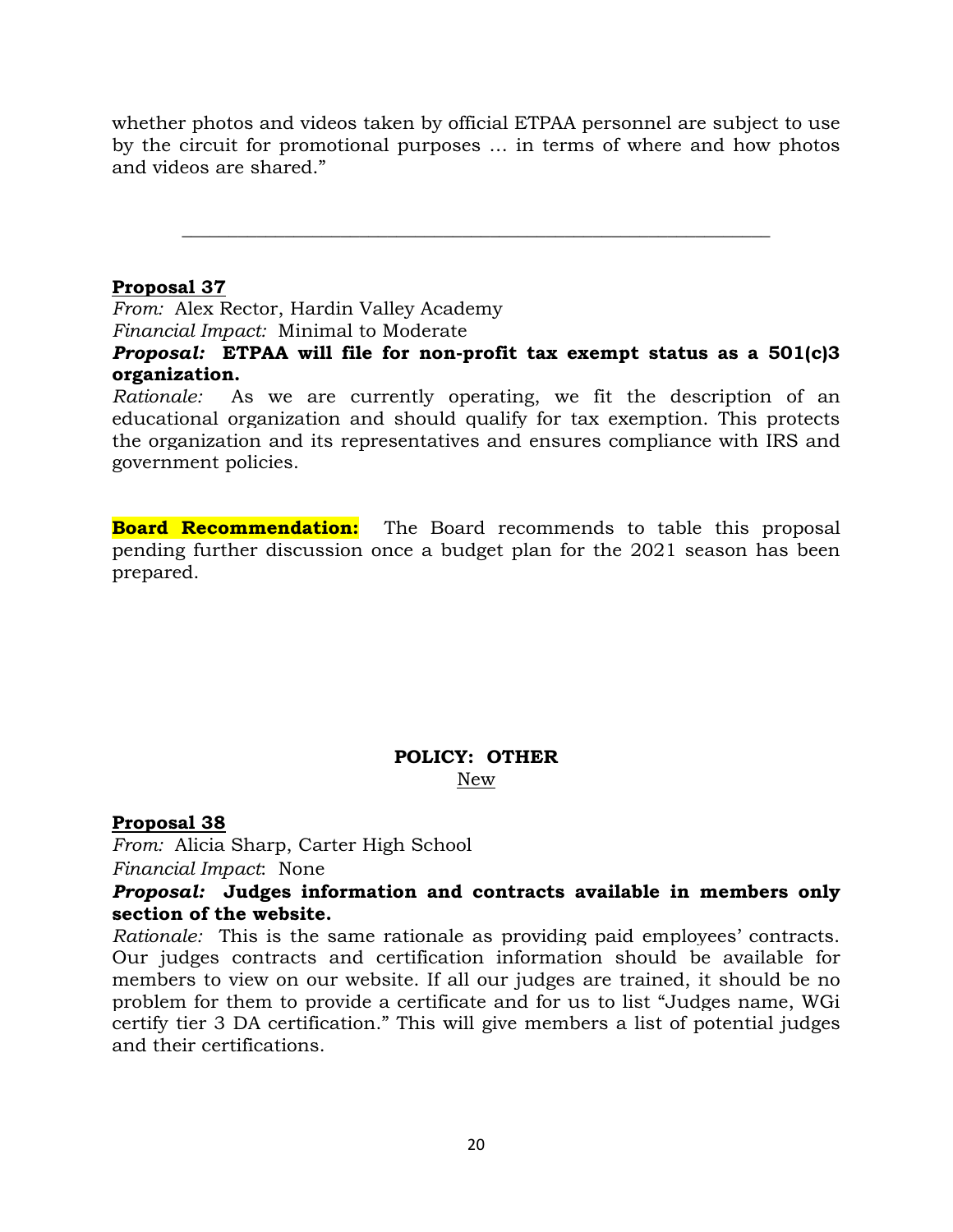**Board Recommendation:** Pass Proposal 38 as originally written.

#### **Proposal 39**

*From:* Haleigh Wright, Clinton Middle School *Financial Impact:* Minimal to Moderate

### *Proposal:* **Performance Videography**

*Rationale:* To video all performances from the judges' perspectives so groups won't need to rely on parent cell phone video which may or may not be of good quality, include everyone in the group depending on the parent's location, or worry about a volunteer rushing to get into position and set in a timely manner. Performance photos are already offered (which we appreciate) and by videoing performances to upload to Competition Suite, Members Area of the ETPAA website, or the like would be a great addition to the judges' commentaries as teaching aids during rehearsals between competitions. The cost to ETPAA would be none to minimal depending on a decision of the Board to purchase a GoPro type camera and tripod. Competition hosts could create the job as part of their hosting responsibilities by having a volunteer operate the camera owned either by ETPAA or the host school's booster organization.

**\_\_\_\_\_\_\_\_\_\_\_\_\_\_\_\_\_\_\_\_\_\_\_\_\_\_\_\_\_\_\_\_\_\_\_\_\_\_\_\_\_\_\_\_\_\_\_\_\_\_\_\_\_\_\_\_\_\_\_\_\_\_\_**

**Board Recommendation:** The Board recommends to table this proposal pending further discussion and research.

**\_\_\_\_\_\_\_\_\_\_\_\_\_\_\_\_\_\_\_\_\_\_\_\_\_\_\_\_\_\_\_\_\_\_\_\_\_\_\_\_\_\_\_\_\_\_\_\_\_\_\_\_\_\_\_\_\_\_\_\_\_\_\_**

#### **Proposal 40**

*From:* Dustin Del Moro, Halls Indoor Percussion Ensemble *Financial Impact:* None

*Proposal:* **Create a new position in charge of Social Media/Web Design.**

*Rationale:* This position would be tasked with creating content for the ETPAA social media accounts and the ETPAA website. This person would also coordinate with photographers who are currently working in the circuit to deliver high quality video and photography of our fabulous groups throughout the season. The social media position should also work to create content and features on our performing ensembles. The social media position would also be in charge of releasing scores/recaps of the events in a timely fashion. Parents, instructors and designers of our ensembles would appreciate this info being released in sync with the live announcement of scores. This can either be a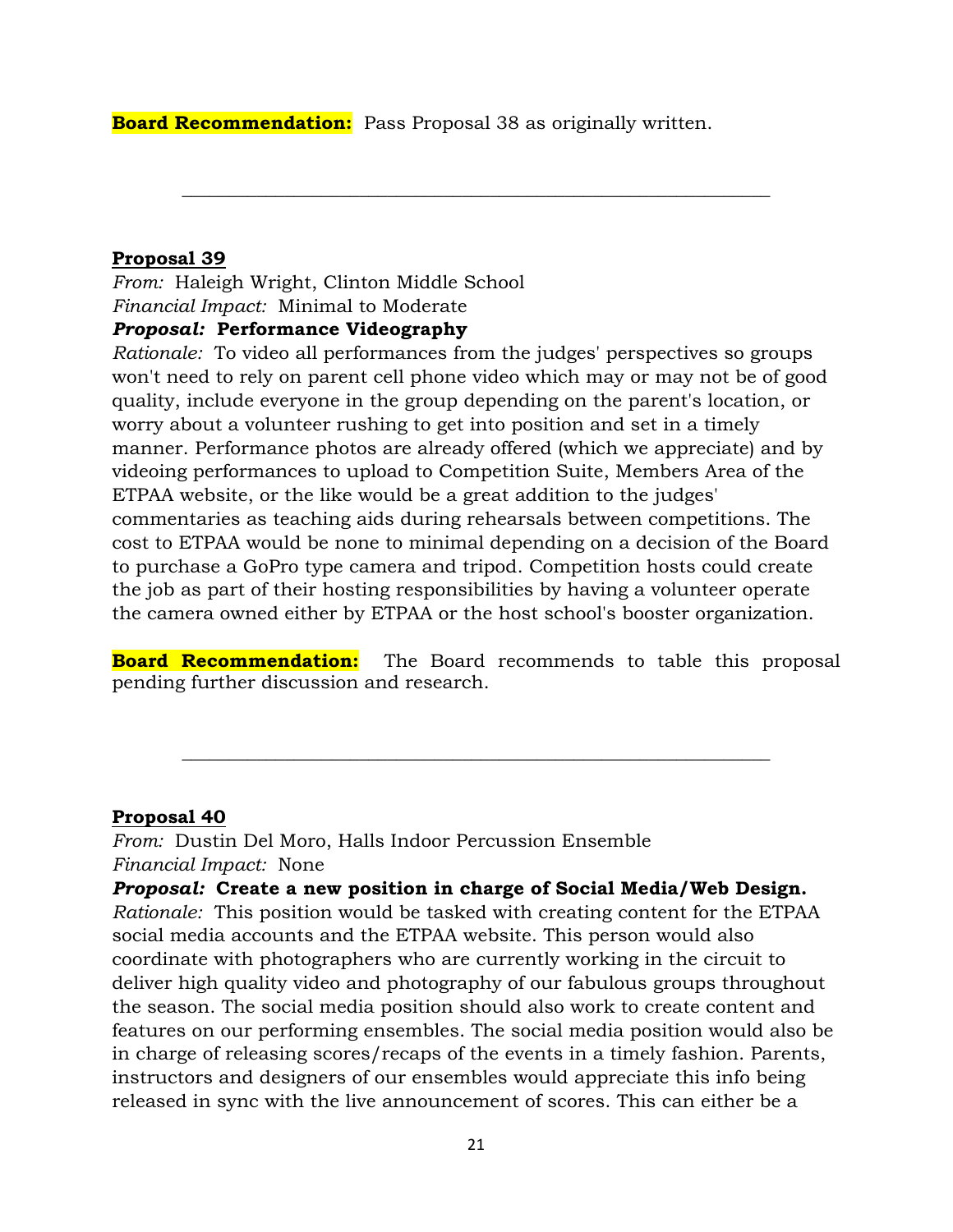paid position or an internship utilizing the marketing department at The University of Tennessee.

**Board Recommendation:** The Board does not recommend Proposal 40 as originally written.

ETPAA currently has individuals in charge of social media and the website. This proposal will be discussed in further detail at the end of the 2021 season.

**\_\_\_\_\_\_\_\_\_\_\_\_\_\_\_\_\_\_\_\_\_\_\_\_\_\_\_\_\_\_\_\_\_\_\_\_\_\_\_\_\_\_\_\_\_\_\_\_\_\_\_\_\_\_\_\_\_\_\_\_\_\_\_**

### **Proposal 41**

*From:* Jacob Stanberry, Central High School, Bearden High School, Seymour High School, Absolute Winterguard

*Financial Impact:* Minimal to Moderate

#### *Proposal:* **Create a link on the ETPAA page for adjudicators bios.**

*Rationale:* In the current era of winterguard, judging has become increasingly streamlined. Directors/Judges have many avenues in which they can be "certified" within their Individual caption(s). One issue facing the circuit from the past season was judge credibility. Some areas that were lacking from this past season were:

-Knowledge of the caption content and points of comparison as established by WGI

-Verbiage that is relevant to student growth and relates to both the what and the how simultaneously

-Accurate reflection of national standards via the benchmark numbers throughout the season.( No 18.4's in January)

While we as a circuit continue to develop a judging community I propose ETPAA to create individual bios for the seasons adjudicators. This would be a place to showcase the judges - Marching/ Teaching experience - Judging experience - Length of time in the activity - Judging certification ( WGI / BOA/ DCI/ etc) Brief bios would allow the judges to be able to share their rich history and their credibility. It would also support judges who are possibly:

- New to judging

-Have multiple years judging but perhaps lack training in current judging roles/ philosophies